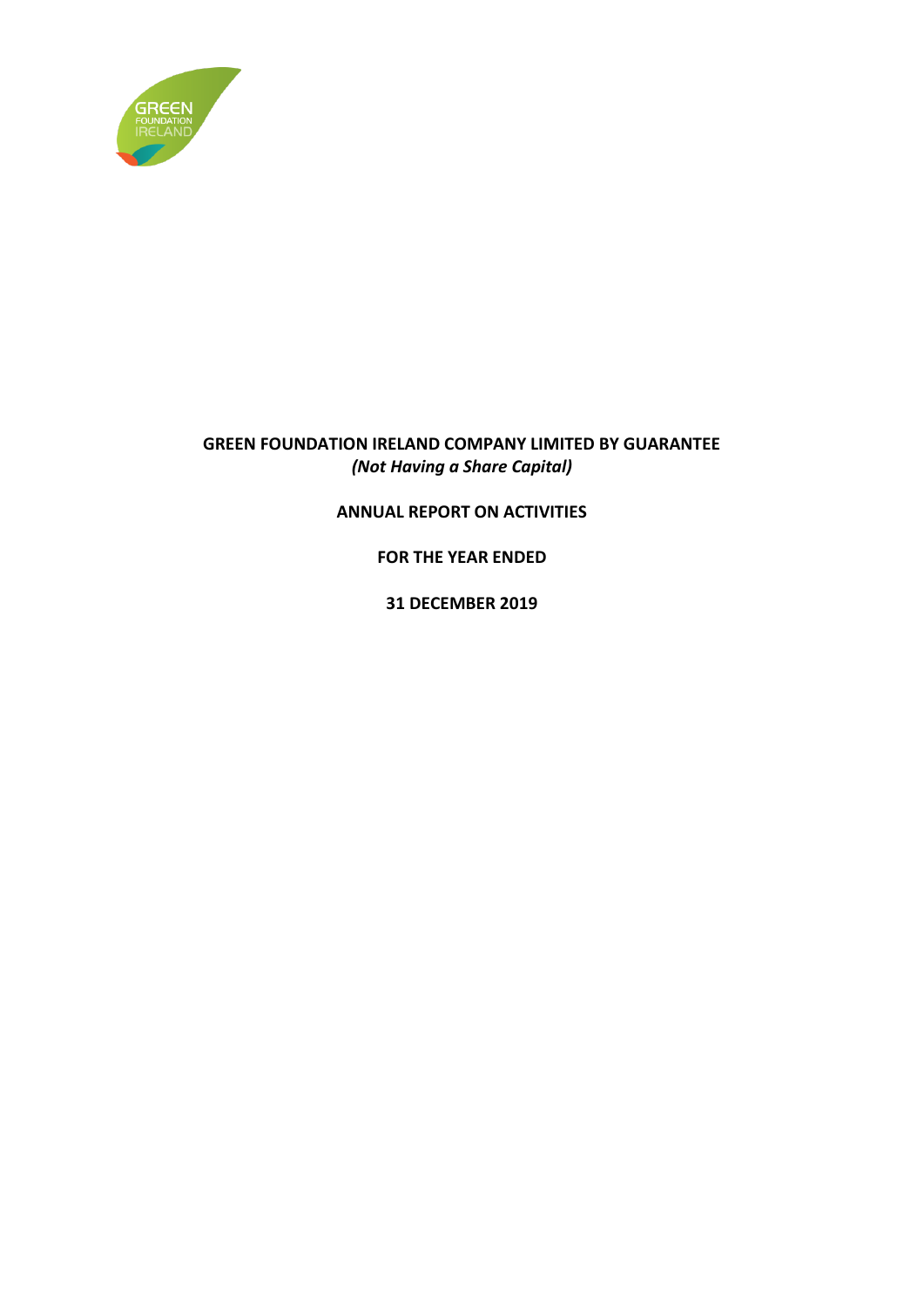

### **ANNUAL REPORT ON ACTIVITIES for the year ended 31 December 2019**

| <b>TABLE OF CONTENTS</b>                                                                            | PAGES        |
|-----------------------------------------------------------------------------------------------------|--------------|
| <b>GENERAL OVERVIEW</b>                                                                             | $2 - 3$      |
| <b>BIODIVERSITY WEEK:</b><br><b>Biodiversity Bites Delgany</b><br>Making Your Home a Nature Reserve | $4 - 6$<br>7 |
| EVENT:<br>Food as a Commons                                                                         | $8 - 11$     |
| <b>CONFERENCE:</b><br>Climate Jobs and a Just Transition                                            | $12 - 22$    |
| SEMINAR and BOOK LAUNCH:<br>Education                                                               | $23 - 26$    |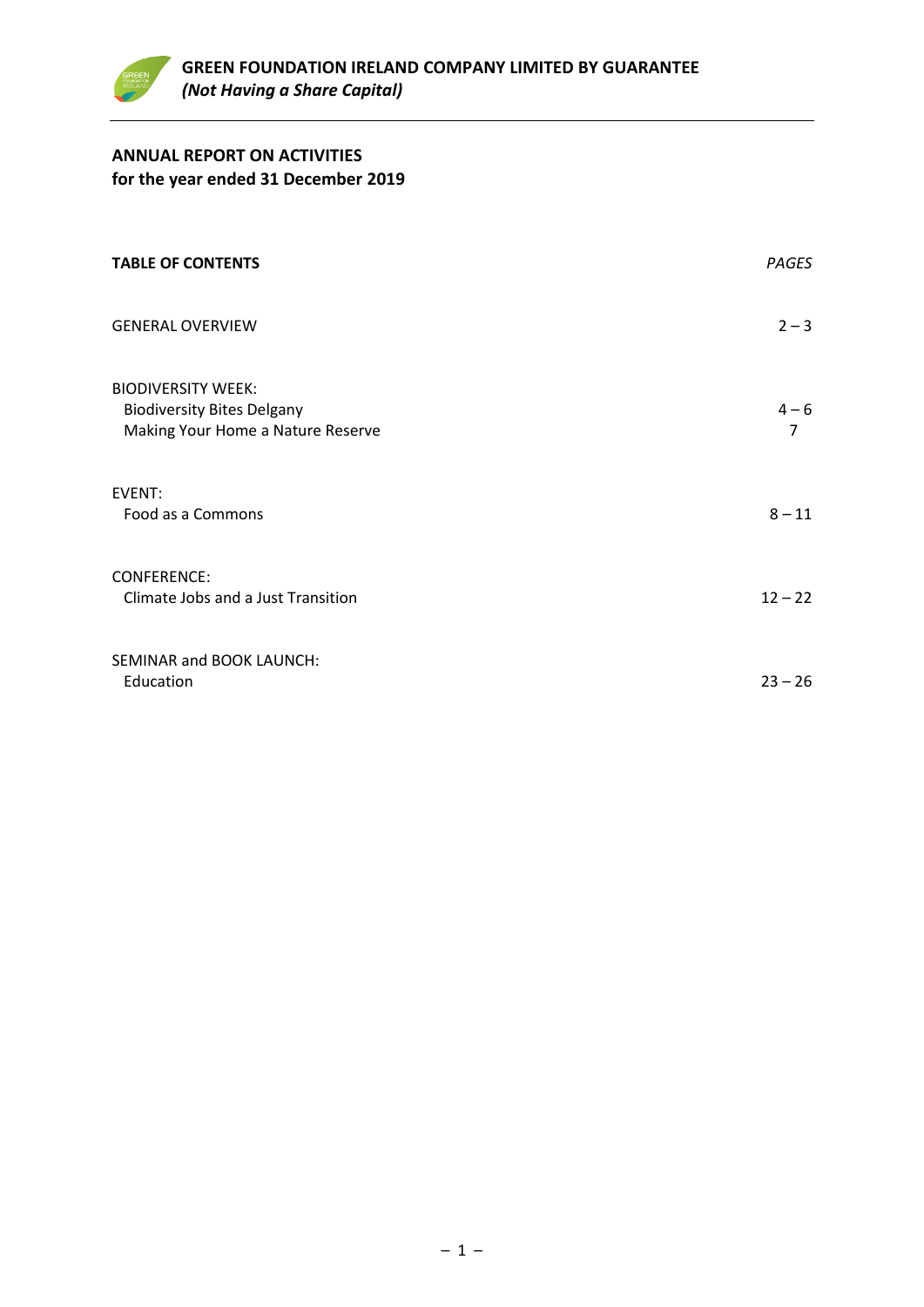### **GENERAL OVERVIEW for the year ended 31 December2019**

### *Green Foundation Ireland aims, through education, to inspire the public to work towards a sustainable society for Ireland.*

We held five extremely successful events during 2019, two of which were part of Biodiversity Week. These were:

- Biodiversity Bites Delgany held in Delgany Golf Club.
- Making Your Home a Nature Reserve held in Golashane Nature Reserve, near Kells in County Meath.
- Food as a Commons! held in Nano Nagle Place, Cork City.
- Climate Jobs and a Just Transition held in Queen's University Belfast.
- Education Seminar and Book Launch held in the Mansion House, Dublin.

There was great discussion and interaction between the attendees and the panel of speakers at all of these events and these will no doubt lead to important impacts for the wider community.

Details of all these events (including reports, videos and photographs where appropriate), as well as our events held in previous years, are available on the **[Events Section of our](https://www.greenfoundationireland.ie/events/)  [website here](https://www.greenfoundationireland.ie/events/)**.

The Education Sub-Committee of GFI was very active during 2019 in progressing the Education for Sustainable Development (ESD) project. This collaborative project with ECO-UNESCO and Good Energies Alliance Ireland has continued to develop inter-actions with the Department of Education and Science, National Parents Council Primary and Post-Primary, Educate Together, National Council for Curriculum and Assessment. An Taisce has expressed an interest in working with GFI on the ESD project. Grant funding from the Environmental Pillar has been obtained for this project which is continuing in 2020.

Education is key to empowering young people to make a difference in their world and education is central to creating the changes needed for sustainable development to become a reality which has the potential to benefit all of society.

GFI intends to more fully utilise the *Eco Eye* series as a teaching and learning platform for ESD by indexing and in other ways making individual programmes more accessible in short bites.

GFI plans to communicate the already existing resources on the GFI website to a much wider audience of both committed green activists and the interested wider public.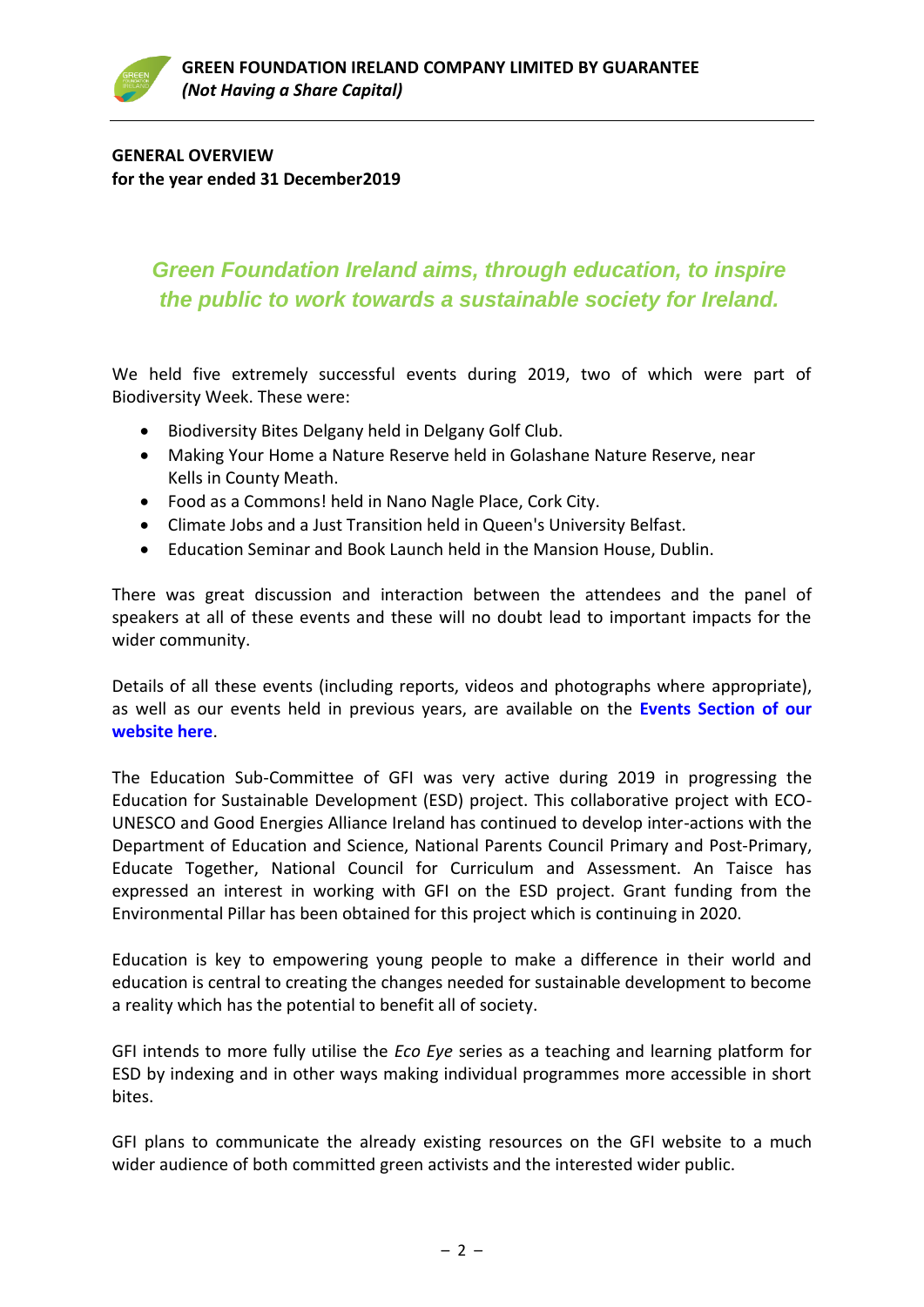

These resources can also be used by educators as part of their curriculum subject development in second level and further education. The GFI website is also available to all students and we plan to raise awareness of this at a national level. In addition GFI is planning to make educational podcasts available on topics based on this information.

GFI will continue to work in collaboration with Ecoed4all, ECO-UNESCO, Secondary Teachers for Sustainability and various other stakeholders to promote ESD within the curriculum of all secondary schools.

We would like to express our heartfelt thanks to each and every one of our Board and Management Team, as well as to all our supporters, who have all contributed so much to our successful year on a voluntary basis. We are looking forward to the challenges that the coming year will bring including those presented by the COVID-19 pandemic.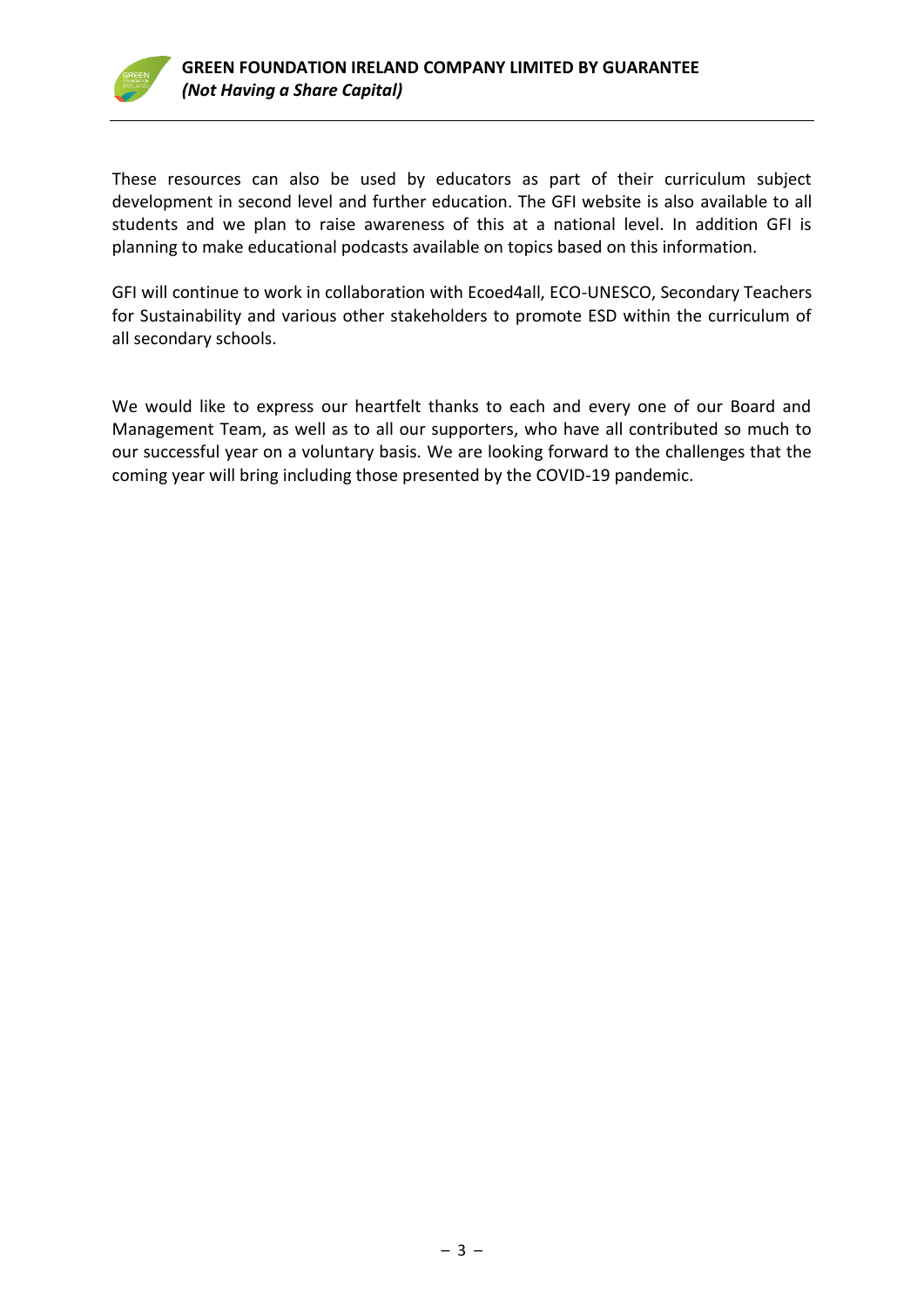

### **BIODIVERSITY WEEK:** *Biodiversity Bites Delgany*



**19 MAY 2019 Biodiversity Week: [Biodiversity Bites Delgany](https://www.greenfoundationireland.ie/biodiversity-weekbiodiversity-bites-delgany19-may-2019/)** *Held in Delgany Golf Club GFI Co-Ordinator: Joan Campbell*

Approximately 90 people, including *Irish Times* reporter Sylvia Thompson, attended the interesting and engaging *Biodiversity Bites Delgany* held in Delgany Golf Club, and the following article by her appeared in *The Irish Times* the next day.

In addition to this, **Donna Mullen** (Chair of Green Foundation Ireland) made a presentation about how to encourage biodiversity in your own garden in a practical manner, of the importance all kinds of insects and birdlife, and how we can help them live with us.

Donna ended the afternoon with a workshop especially for the younger ones in the audience during which she showed children and adults how to make a bat box from the kits provided. A bat box was available to everyone in the audience who wanted one, courtesy of Green Foundation Ireland.

As well as this, there was a presentation by **Keith Scanlan** of the results of the Preliminary Biodiversity Survey of Delgany's Three Trouts Stream and area.

Zoe Woodward of Delgany Tidy Towns, also noted that there was also a memorial presentation to the late Éamon de Buitléar's widow Lailli in recognition of his work to wildlife and the local community.

Zoe extended a massive thank you to everyone who was involved, including the speakers, the organisers, the supporters, the attendees, those who participated from the floor, and especially to Joan Campbell for chairing the event.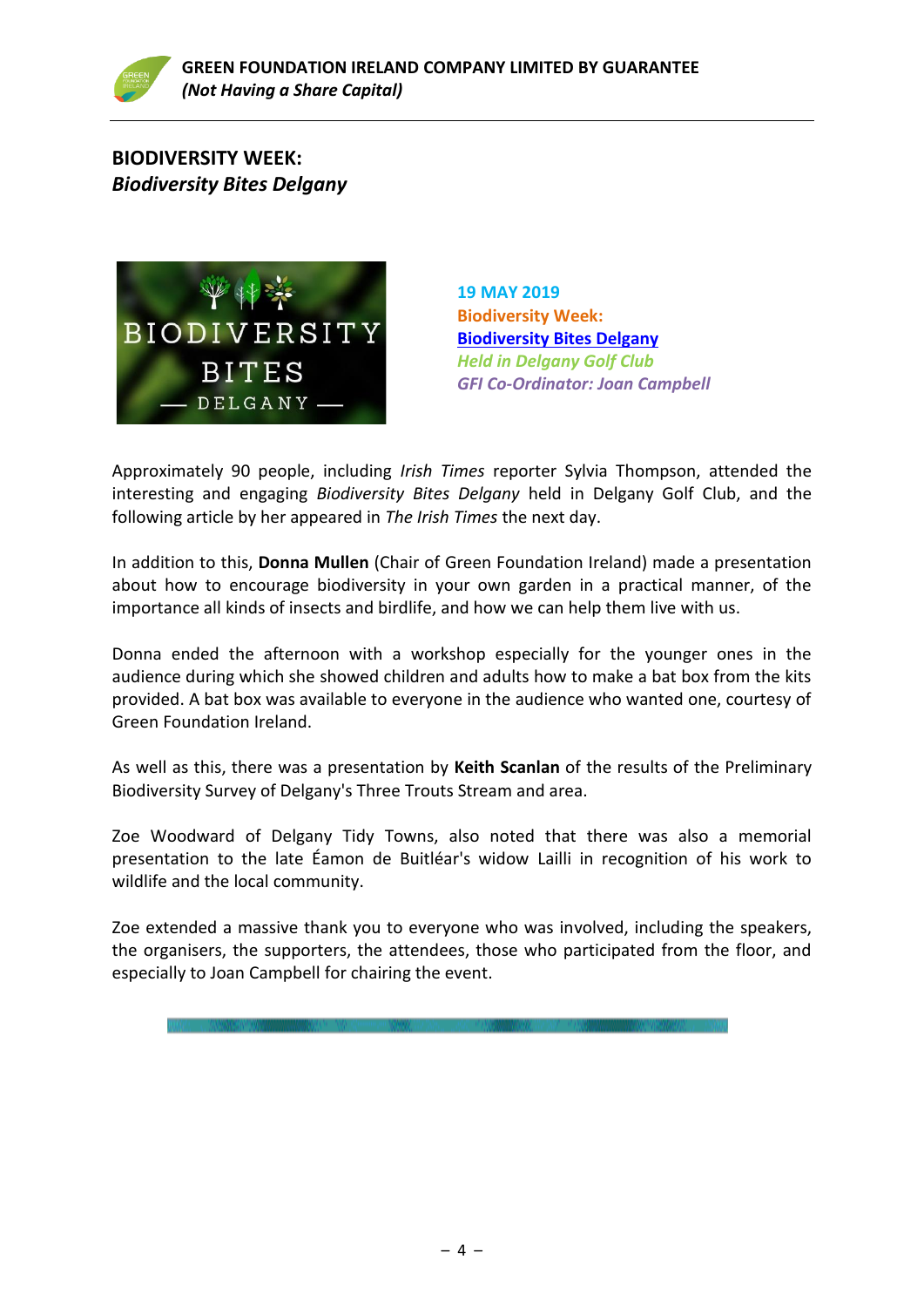

# **The Irish Times – Monday 20 May 2019**

## **Irish farmers will adapt to climate change 'with the right advice'**

*Gathering in Co Wicklow discusses challenges of reducing greenhouse gas emissions*



*Sylvia Thompso[n](http://www.irishtimes.com/opinion/ireland-s-flood-problem-is-small-but-a-rethink-is-required-1.2497083#comments)*

Irish farmers feel like they are being blamed for climate change but they will rise to the challenges of reducing greenhouse gas emissions, a researcher in agricultural biodiversity told a gathering to celebrate National Biodiversity Week in Co Wicklow on Sunday.

"Farmers are the owners and managers of the land and they did all the things we asked them to do to become successful farmers – so with the right advice and support, they will change. We can address biodiversity, ecosystems services [provision of clean water, food and a stable environment], climate change mitigation and adaptation together," said **Jeremy Emmet-Booth**, a postdoctoral researcher with the Climate Change Advisory Council.

Moving away from monoculture rye grassland to multispecies grassland which includes clover, plantain and chicory would, according to Mr Emmet-Booth, bring multiple benefits for livestock and nature.

"Clover reduces the need to spread nitrogen which benefits the climate and multispecies grassland improves the health and fertility of livestock and reduces parasites," he said.

Ninety per cent of agriculture in Ireland is grassland based and 32 per cent of greenhouse gas emissions in Ireland come from agriculture.

Speaking at the Biodiversity Bites Delgany event, **[Matthew Jebb](https://www.irishtimes.com/topics/topics-7.1213540?article=true&tag_person=Matthew+Jebb)**, botanist and director of the National Botanic Gardens said that we need to move away from the dramatic biodiversity story that "all is lost" to finding solutions.

"A robust ecosystem is our best hope and our biggest safety net to provide clean water and food," he said.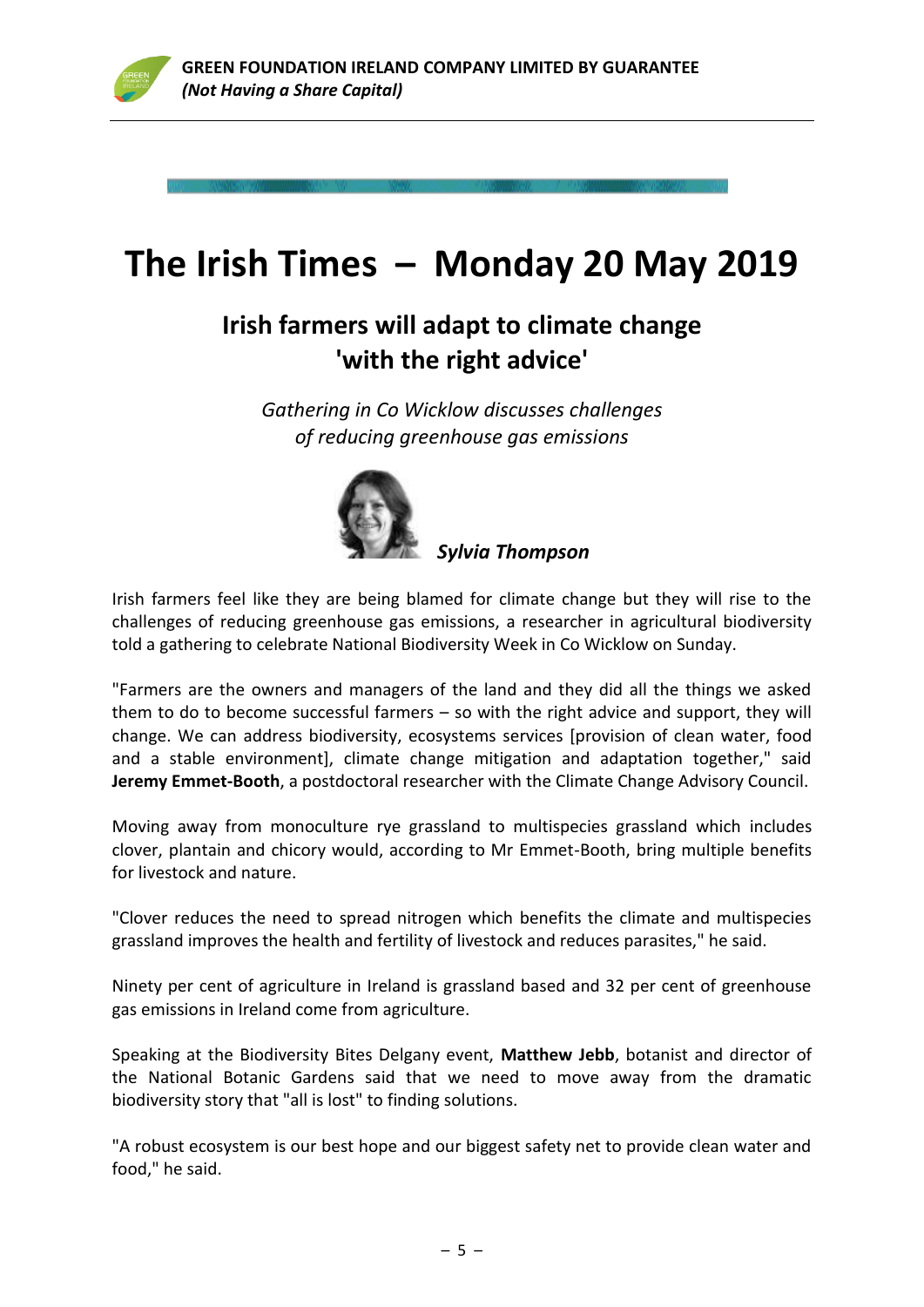

Citing Scotland as an example of a country that funded ecosystem services, Mr Jebb said the Scottish government realised that looking after the ecosystem saved money in the long run. "In Scotland they realised that clean mountains produce clean water which costs less to purify but, in Ireland, we spend about four times more on rubbish removal than we do on ensuring our biodiversity is robust."

Taking the Glen of the Downs special area of conservation in Co Wicklow as a local example, Mr Jebb said a community response to the removal of invasive species such as laurels would be helpful. Creating wildflower areas in gardens and golf courses were other beneficial things to do for biodiversity, he added.

Environmentalist **Duncan Stewart** said the most important thing communities could do was to educate themselves about biodiversity loss and climate change and inform those around them.

"I'm hearing that climate change and biodiversity loss are still not topics on the doorsteps for our local and European elections this week. We have to make the links between our use of fossil fuels in our homes, transport and agriculture with climate change and act quickly.

"The biggest issue still is that society is not impressing on our politicians that action is needed now because our children's future is at risk."

Delgany Tidy Towns, which organised the event, launched the Delgany Tree for a Child programme under which a tree will be planted for each child in the village over the next five years.

### **IMPACTS**

### *Education*

Approximately 90 people attended the event, learning about building a sustainable community.

### *Biodiversity enhancement*

Practical bat box building and the Tree for a Child scheme were initiated.

### *Advocacy*

The ideas on sustainable farming were fed into our submission on CAP and the workshop with Birdwatch Ireland.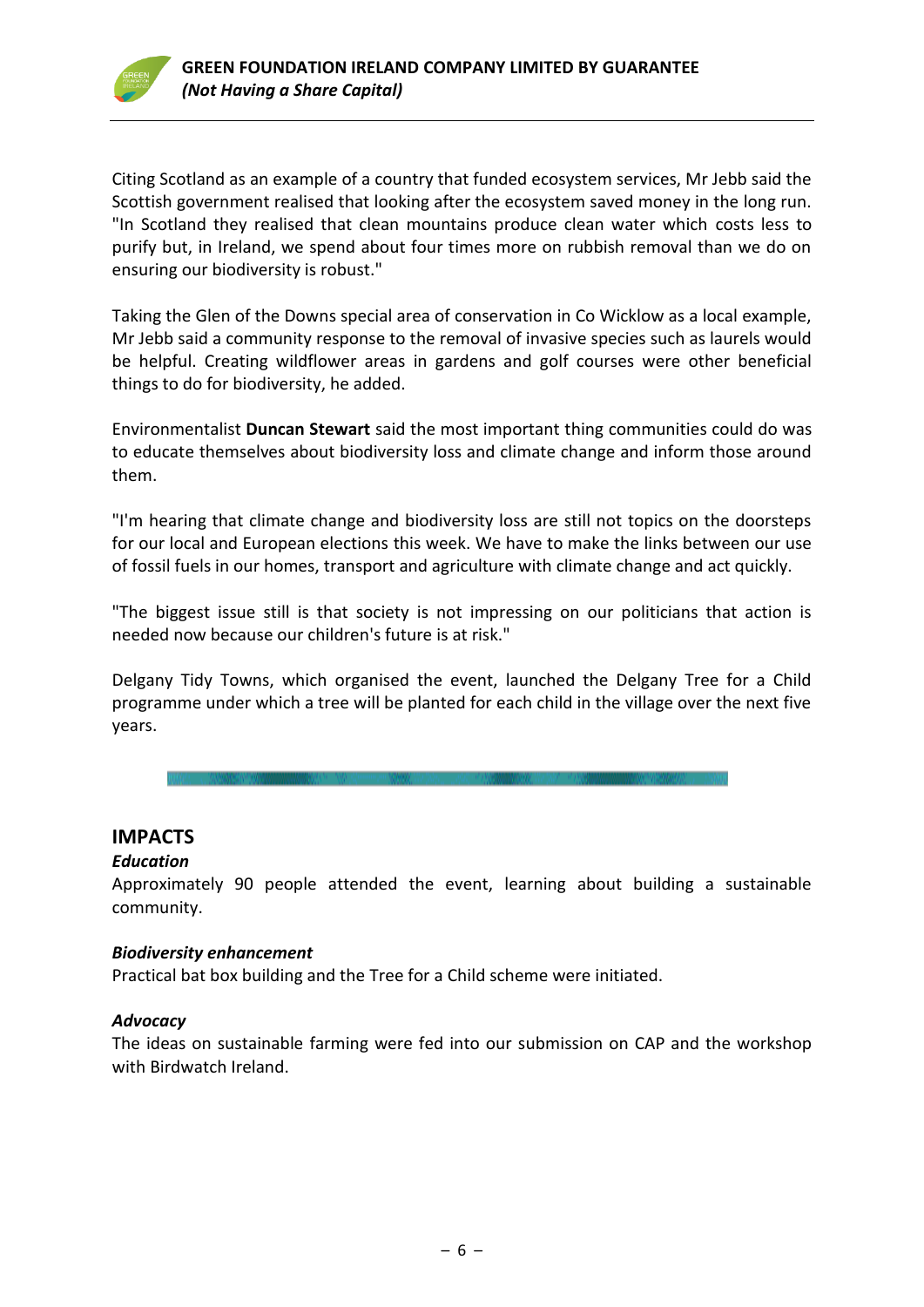### **BIODIVERSITY WEEK:** *Making Your Home a Nature Reserve*



**22 MAY 2019 Biodiversity Week: [Making Your Home a Nature Reserve](https://www.greenfoundationireland.ie/biodiversity-weekmaking-your-home-a-nature-reserve22-may-2019/)** *Held in Golashane Nature Reserve, Co Meath GFI Co-Ordinator: Donna Mullen*

We were astonished at the level of interest in this event, with 90 people expressing an interest in tickets. However as we wanted to show a home nature reserve in action in a house, we had to limit the numbers to 30 people, and 25-30 people showed up.

The event started with a talk by **Donna Mullen** who then took everyone around her home to show the adaptations for wildlife – including letterbox openings into the attic and slates for bat access. **Brian Keeley** also explained the workings of bat boxes. There was much interest in the information on animal psychology, as many of the people who came were involved in animal rescue.

Then everyone met the animals which we have fostered from the Kildare Animal Foundation Wildlife Rescue, and we had a discussion on the reintroduction of hedgehogs on the farm. Pippin, the injured bat, was a great success and allowed people to see a bat closely as she munched on her food.

Next there was a chance to see the wild animals, as we brought out bat detectors and listened to bats calling in the darkness. Some intrepid explorers hiked down to the large pond so they could see the newts.

We took over the garden and built 15 bat boxes. The participants brought them home with them and at least two people wanted to replicate them in local woodworking classes.

Finally the event finished outdoors with tea and large amounts of chocolate cake, while the bats whizzed above our heads. The weather was warm and it was a wonderful evening.

### **IMPACTS**

### *Education*

Over 25 people attended the event, learning about biodiversity enhancement.

### *Biodiversity enhancement*

15 bat boxes were built and distributed through the local area.

### *Advocacy*

The adaptations for biodiversity led to a nomination for the Rural Inspiration Award, and a meeting in Brussels with the European Commissioner, Phil Hogan, to discuss actions for pollinators.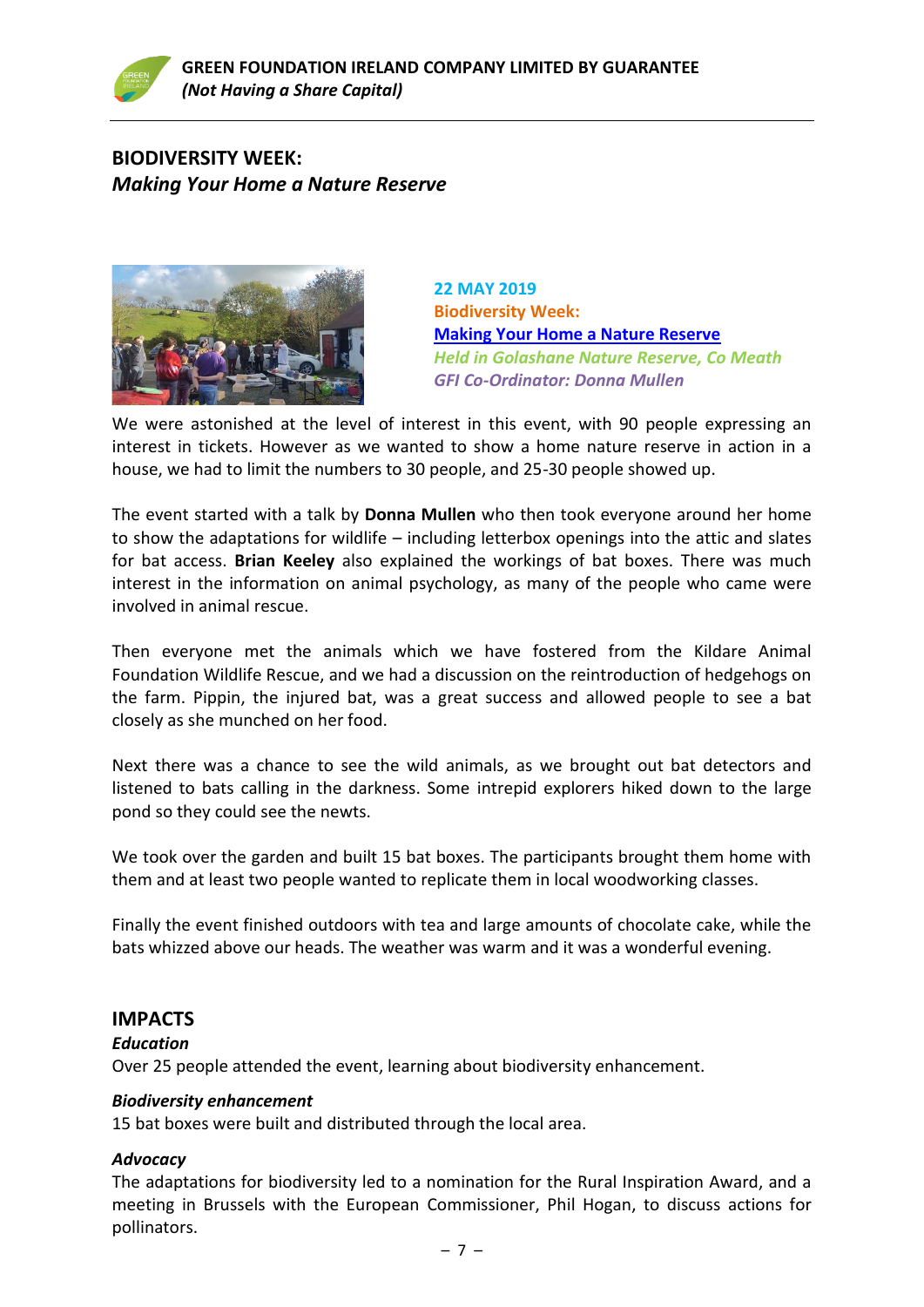### **FOOD AS A COMMONS!**



**29, 30 JUNE and 1 JULY 2019 Event: [Food as a Commons!](https://www.greenfoundationireland.ie/eventfood-as-a-commons22-jun-2019/)** *Held in Nano Nagle Place, Cork City GFI Co-Ordinator: Nuala Ahern*

This one-day event of talks, discussion, field visits and feasting was organised in response to our growing environmental crisis, recognising the contribution of the current food system to climate breakdown and biodiversity loss, and yet realising there are opportunities that exist for system redesign. Indeed, across Europe, growing numbers of people are becoming actively involved in reshaping food systems at local level. This event was therefore a celebration of creative ideas and practices that might enable us to recover the multidimensional values of food as a public good rather than allow it to remain solely as a means for private corporate profit.

Proceedings began with a welcome from **Dr Colin Sage**, who designed and convened the day and represented the Cork Food Policy Council, and from **Nuala Ahern** who welcomed everyone on behalf of the Green European Foundation and Green Foundation Ireland. She explained that the event in Cork was part of a GEF transnational project on Fair Food, and that the conclusions of the morning would be fed into the wider European project. The project calls for initiatives capable of shifting our food and agriculture systems from an extractive and individual to a generative and collective mode, with more community use and sharing. This means we need to value food differently, so that it enhances human health, the environment and biodiversity, and farm livelihoods.

**Dr Colin Sage** in his introduction to the day highlighted the enormous importance of building a civic food movement capable of challenging the corporate control of every aspect of the current agri-food system. This was best exemplified, Colin argued, by the extraordinary concentration of the global agri-chemical sector which had come to appropriate and exercise enormous power over seeds, the basic building blocks of our food. Reclaiming and defending seeds nurtured by hundreds of generations of farmers around the world was vital. For that reason, Colin had made available a packet of heritage seeds for every participant in the day, urging them to sow, care for and harvest these plants in the knowledge that every mouthful of food they provided was a minor personal victory against the corporate food system.

**Dr Henk Renting** from AERES University of Applied Sciences in Almere, The Netherlands, then spoke on the topic "Food commons: (re-)connecting city and countryside". Henk's presentation was richly illustrated with examples of civic food initiatives from across Europe and further afield and can be seen at the end of this report. He quoted Carolyn Steel on "our profound disconnection with food is the curious legacy of industrialisation and a symptom of a way of life we can no longer afford". Food has many dimensions of which its use as a commodity is only one.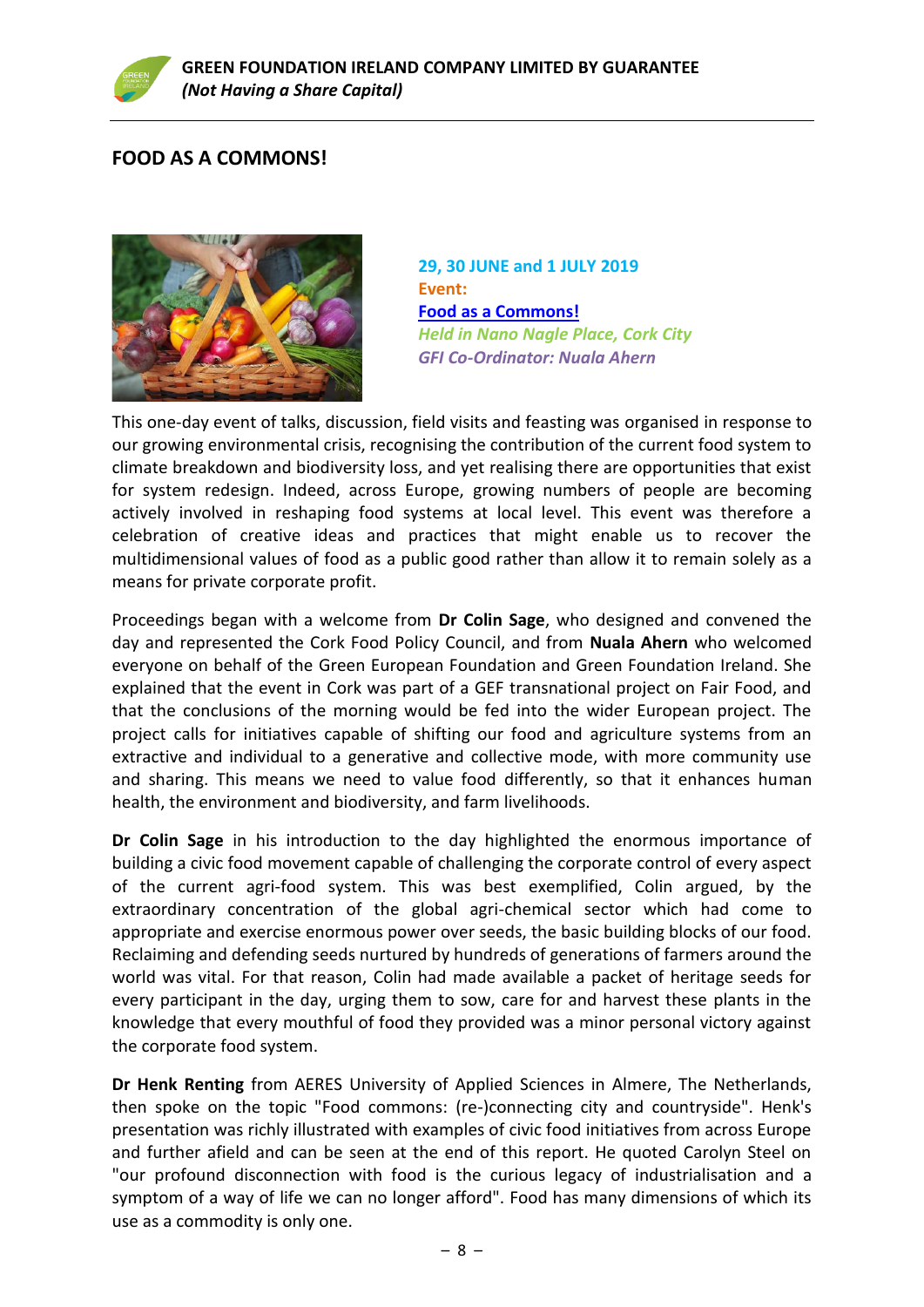

**Dr Órla O'Donovan** from the School of Applied Social Studies at University College Cork read a translation by the Irish poet Paddy Bushe of a poem in early Irish attributed to the poet Amergin that reminded us of our interconnection with the natural world.

She said that the notion of 'commons' had real value in challenging the privatisation of public goods. Órla emphasised the need for water as a commons which required to be recognised as a public good.

### **World Café**

Following coffee, the meeting then went into World Café mode facilitated by **Klaus Harvey** of Kinsale Transition Town, with eight tables accommodating five to six people and working on two main questions: 'Why is a food commons relevant for Cork?' and 'What specific measures might be undertaken to build a food commons in Cork?'.

During the 'change-overs' between tables, (after 25 minutes of discussion at one table, participants are then asked to move to a new table and begin another round of discussion with different people), the meeting heard from: food historian, **Regina Sexton**, on why we need to nurture a local food culture; **Maria Young**, co-ordinator of Green Spaces for Health, on the food growing sites of the South Parish; and **Tomás Kelly**, an expert in Geographical Information Systems who has built a digital map showing many dimensions of the food system in Cork city.

The World Café wrapped up at around 1pm with each table summarising the three key points that had been harvested from the discussions. These were briefly presented by the table hosts to the meeting and then all of the participants had the opportunity to 'vote' for their own preferred three priority issues. Aggregating these votes led to the following rankorder of issues:

- 1. Advocate for the local authority to create the post of 'Local Gardening / Community Growing Officer' who would support growing initiatives, identify potential new sites (with security of tenure) and help network growers / projects across the city.
- 2. To press for a City Development Plan that prioritises: drinking water fountains (in the fight against plastic); a locally-sourced food strategy that enhances food security / resilience and helps connect the city back into its rural hinterland; and, above all, creates food growing spaces as living walls, rooftop gardens, in workplaces and in communities.
- 3. How can we build a civic food movement that might replicate the success of the Tidy Towns in terms of voluntary commitment and pride in local achievement? There are a host of neighbourhood and community organisations, including the GAA, churches and schools, with whom a food movement could collaborate. How might a 'sustainable, food-oriented tidy towns-type' movement be achieved? Can we encourage food-growing (e.g. planting fruit trees) to be part of Tidy Towns?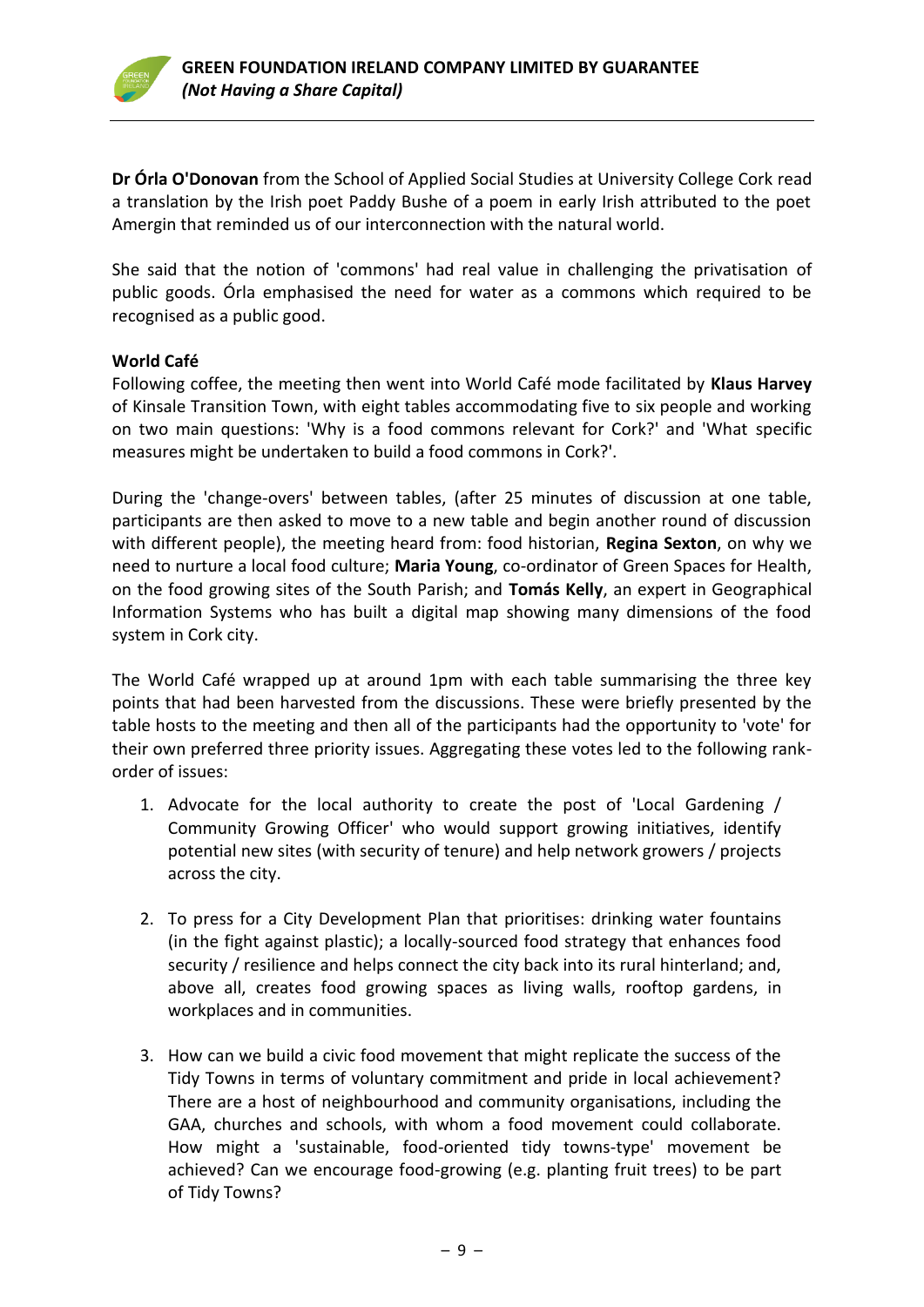4. We should establish a Citizen's Assembly in Cork capable of discussing all aspects of our food supply, including transport implications of shopping practices. Issues of inequality around food need to be made more explicit. Ultimately, there is a need to create a forum where people's concerns and ideas can be expressed and help shape a better, more sustainable and healthy food system for all. This needs to be achieved in consort with the local authorities and could be facilitated by the Cork Food Policy Council if appropriately resourced.

These four priority issues are an aggregation of a very rich spectrum of ideas expressed around the tables and offered as genuinely practical proposals for improving the performance of the food system in the Cork city-region from a commoning perspective.

### **Commensality: bringing people together to enjoy food and talk**

Participants then made their way to St John's College nearby where a Chilean theatre group who had come from Valparaiso in Chile, with their container in which they cooked the food of the locality and engaged in street feasting, theatre and song.



*La Cocina Pública / The Public Kitchen*

They were hosting **La Cocina Pública** (The Public Kitchen) as part of the Cork Midsummer Festival. The group had been in the Cork South Parish for two weeks and had been harvesting memories, recipes, stories and songs for performance in the cooking, serving and sharing of a traditional local dish. The conviviality of the occasion fitted exactly into the idea of 'food as a commons' where we dined together outdoors on long tables eating simple food with a local history.

### **Green spaces**

The third and final component of the day was then led by **Maria Young**, the Green Spaces for Health co-ordinator, who took the group on a walking tour of three growing spaces in the South Parish. Each site provided tangible evidence of what small groups of people with a vision of a better food system can achieve in public space. Such places demonstrate to local neighbours that a little time and effort in growing food plants for one's plate is not wasted energy but an opportunity  $-$  however slight  $-$  to connect with the natural world, with our source of nutrition and with each other in performing shared tasks.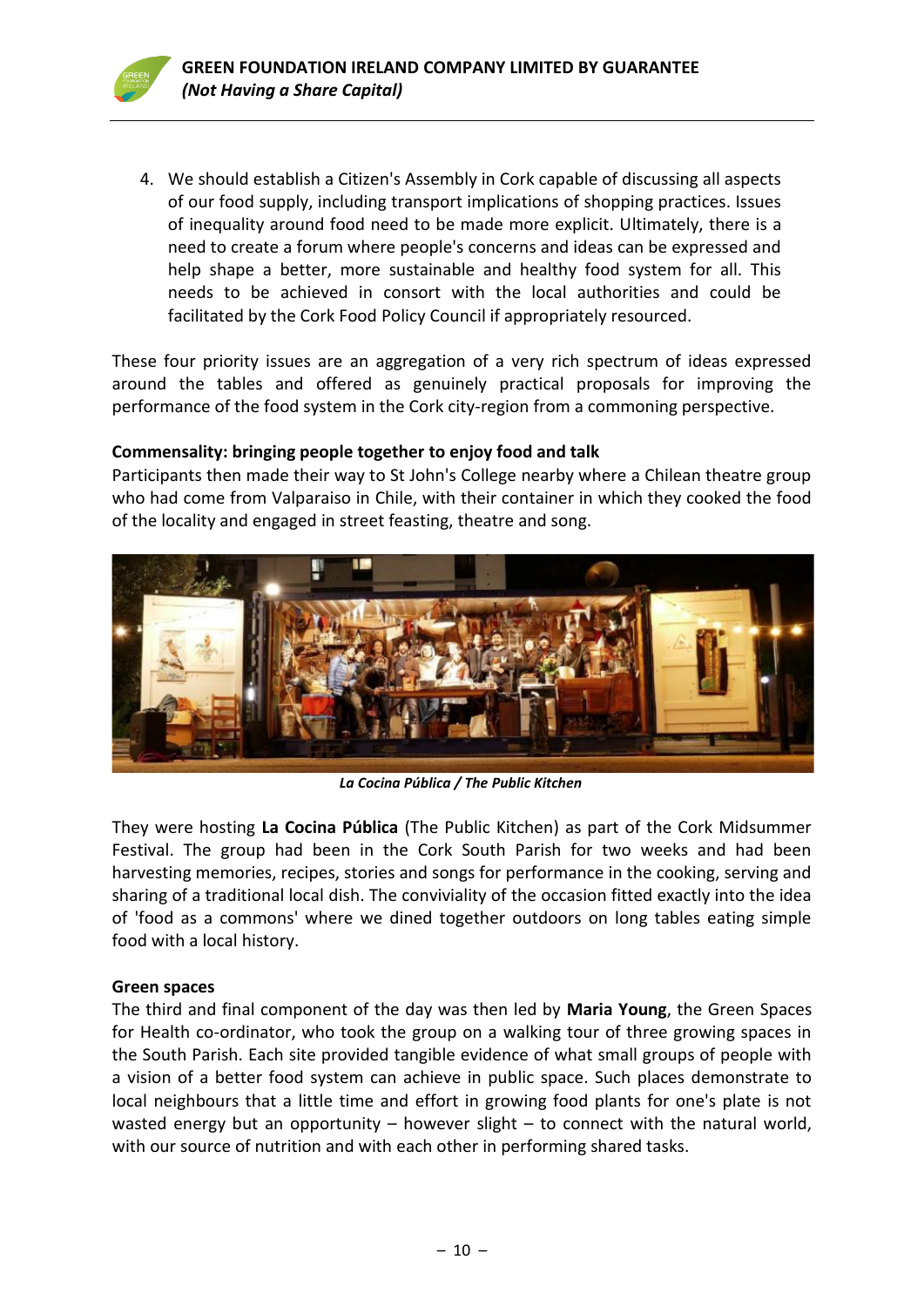

We hope that the visibility of these projects will encourage more to engage with such work. And, in this respect, the real value of the 'Food as a Commons' event may not be calculable for a while, but it will resonate for those who attended for a long time to come.

### **IMPACTS**

### *Education*

With more than 50 people attending, this event energised the local community in Cork and provided information on sustainable living.

### *Advocacy*

Work on this event led to our submission on the Housing and Planning Bill 2020.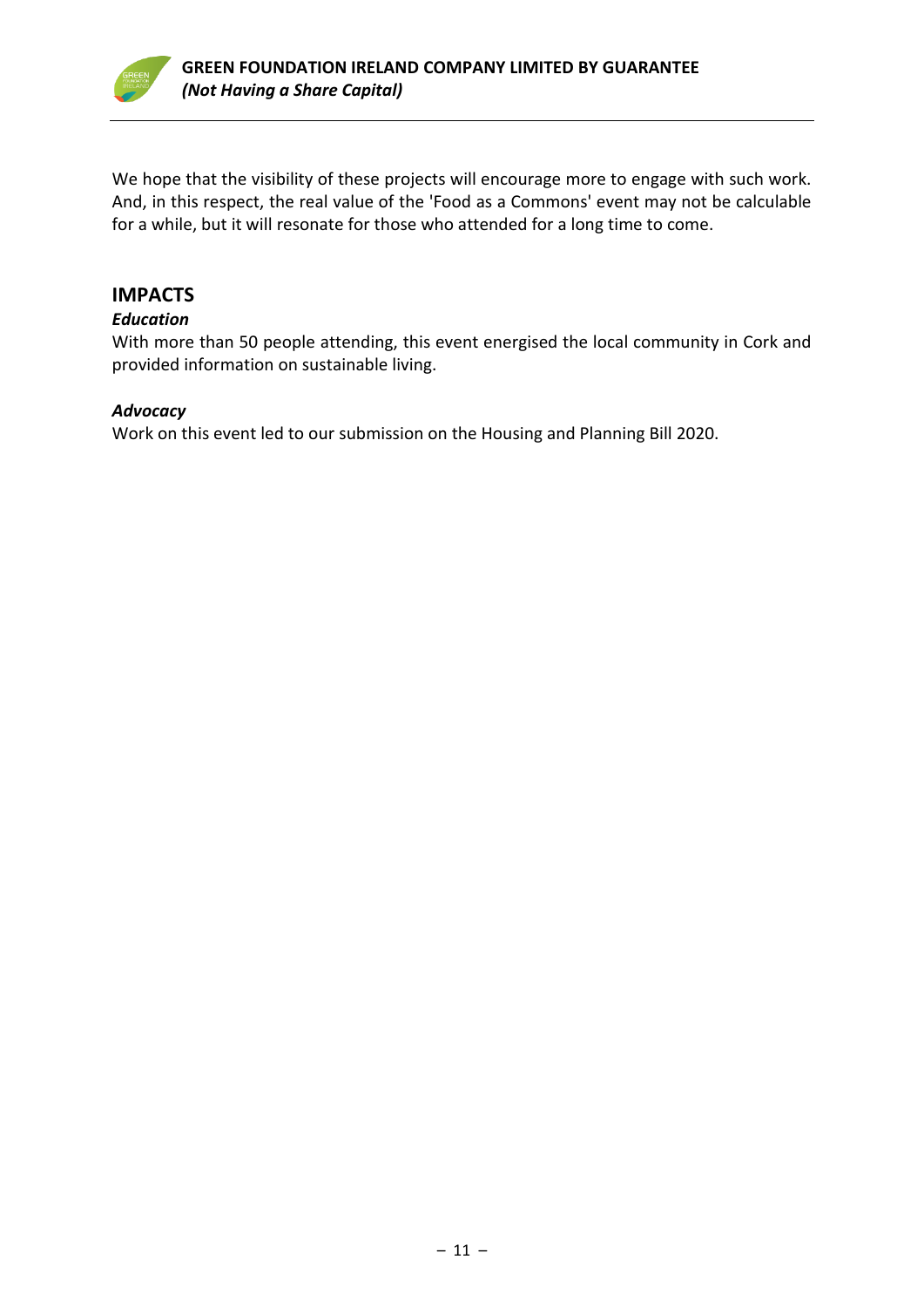

### **CLIMATE JOBS AND A JUST TRANSITION** *Responding to our climate and ecological emergency*



**9 NOVEMBER 2019 Conference: [Climate Jobs and a Just Transition](https://www.greenfoundationireland.ie/conferenceclimate-jobs-and-a-just-transition9-nov-2019/)** *Held Queens' University Belfast GFI Co-Ordinator: John Barry*

*"This is the moment for us to tell a bigger, more connected, more powerful story. We can have a better, cleaner, healthier society, and we can have it globally. We need not a just transition but a much deeper more profound justice transition."* – Asad Rehman, War on Want

The Green European Foundation/Green Foundation Ireland conference held in Queen's University Belfast on 9 November 2019 saw a range of engaging speakers from Ireland and the UK present their perspectives on just transition and climate jobs. Just transition refers to putting social justice at the heart of the transition to a zero-carbon economy and society, ensuring workers and communities are not left behind by the changes required.

### **Climate Jobs**

*"We need to make sure that the scale of the response meets the scale of the challenge."* – Jonathan Essex, Green House Think Tank

In the first session of the day **Jonathan Essex** and **Peter Sims** of Green House Think Tank presented their recent [climate jobs](https://www.greenhousethinktank.org/climate-jobs.html) report, where they looked at the number and types of jobs which could be created in a zero carbon UK in 2030. Overall, it was calculated that a £30bn UK package could create at least 800,000 jobs.

Through the climate jobs project the authors sought to quantify the scale of change required to reach zero carbon by 2030, for example, how many more buses will be needed, how much more recycling will be needed. The authors used current UK-wide land use, jobs density and population density statistics to estimate the changes required for zero carbon, and then calculated this information for 200 regions across the UK. Their analysis also included analysis of jobs in local councils in recent years.

Green House Think Tank has produced a climate jobs summary for each of the 200 regions of the UK studied, for example, in Sheffield 20,000 jobs could be created in the short-term. The authors also looked at how and where these new jobs are going to be distributed, for example, some jobs will move from urban to rural areas.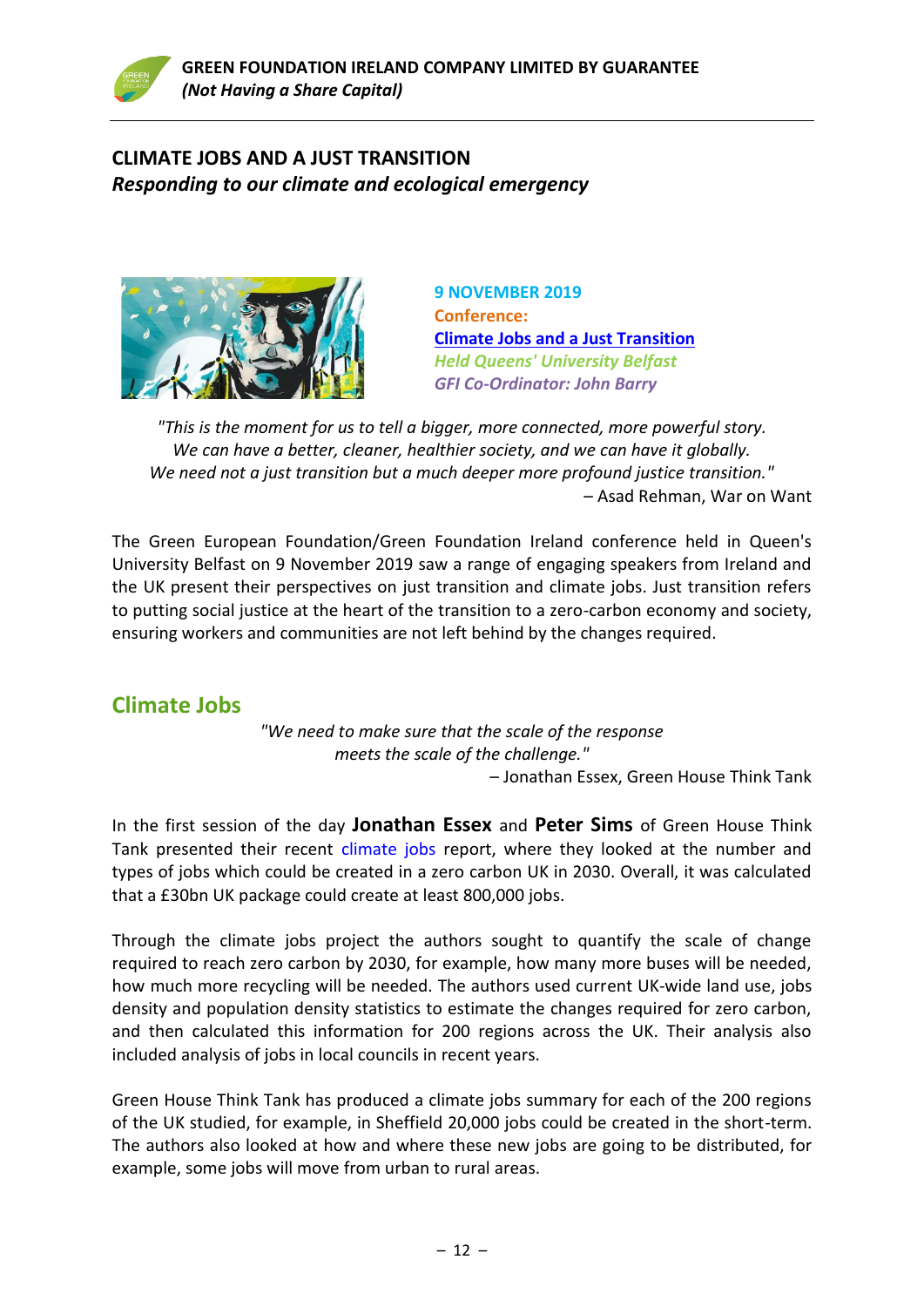

Six sectors were modelled:

- Renewable energy
	- o Install wind/solar/tidal
	- o Maintain installations
	- o Upgrade grid
	- o Storage and demand management
- Built environment
	- o Energy retrofit street by street
	- o Install energy efficiency and renewable energy
	- o Retrain construction workers
	- o Better maintenance
- Sustainable transport
	- o Car share schemes
	- o Increase public transport
	- o Improve cycling/walking routes and facilities
	- o Preventative road maintenance
- Reuse and recycling
	- o Repair workshops
	- o Deconstruction rather than demolition
	- o Sorting and reclaiming materials
	- o Locals compensated for jobs lost in landfill and incineration
- Rural economy land use, agriculture and forestry
	- o Active woodland management
	- o Smallholders
	- o Farm workers and fruit growers
	- o Localised supply chain and processing business
- Support/training enable the transition in other sectors
	- o Trainers
	- o Volunteer coordinators
	- o Workplace mentors
	- o Innovation and start-up support
	- o Support workers

For example, looking at the transport sector in Northern Ireland, the report estimates 3,400 new bus drivers, 900 new bus support staff and 300 new railway staff, compensating for 3,000 jobs lost in car maintenance.

The authors acknowledge that making these climate jobs happen would be more complex than the numbers suggest, and require much discussion locally. They also noted that these are conservative estimates of job numbers, as they did not include unproven technologies, and did not calculate jobs in certain sectors such as reforestation, restoration of peat bogs, or the offshore wind industry, so jobs created could be even higher than their estimates. Essex notes that "we have talked about a million jobs, but there may be more like three million".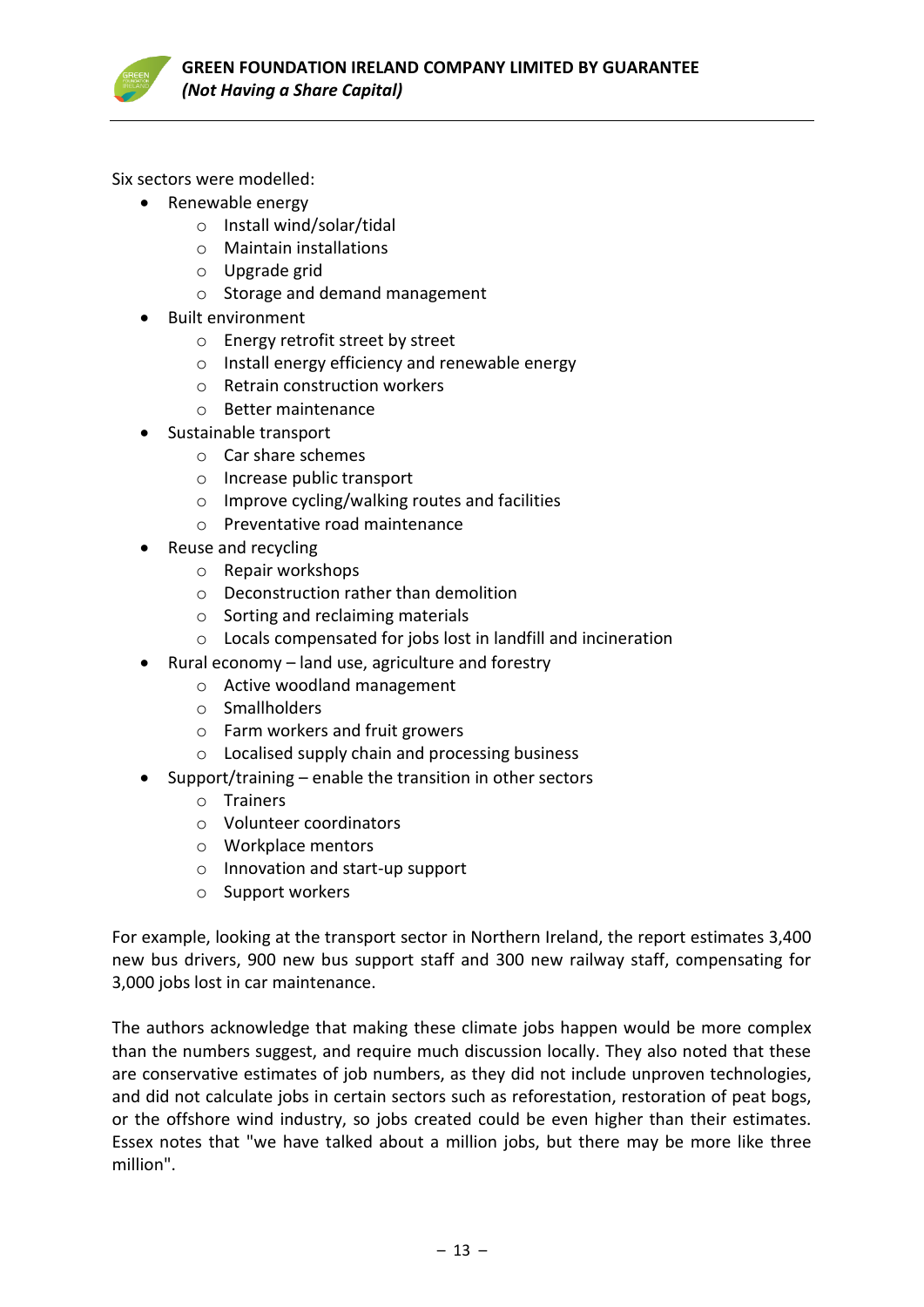

The authors did not look at the training required to reskill and upskill workers but they citied [this paper](https://www.see.leeds.ac.uk/fileadmin/Documents/research/sri/workingpapers/SRIPs-31.pdf) from the University of Leeds on skills for the low-carbon transition. They also referenced the work of Colin Crooks, who calculate that 1 million social enterprise jobs [could be created across the UK.](https://www.theguardian.com/social-enterprise-network/2012/jul/25/social-enterprise-solve-unemployment-crisis)

Essex and Sims stressed that this is about creating jobs locally at the appropriate state and scale, and a commitment to a different way forward, for example, retrofitting existing houses rather than building new ones. With this report they have modelled a new economy, where more jobs create a greater sense of community. As Sims commented, this is the opportunity to create jobs for people in our society who in one way or another are being left behind.

### **Place-based Policy Alignment and Just Transition – the Belfast Climate Commission**

*"The current economic model that we have is destroying our earth … unfettered economic growth cannot work"*

– Damien McIlroy

The first speaker of this session was **Damien McIlroy** of Queen's University Belfast, who looked at just transition from the perspective of place-based and people-based action. He argued that "free market-based policy still determines the outcome trajectory of the current environmental crisis". His advice was to "throw out the rulebook and challenge the existing wisdom" and focus on system change, inclusion and human rights.

He continued by arguing that we are trapped in ever decreasing circles by the economic model we are in and the "drive to accumulate dilemma". The current function of state or local government, he suggested, is to "support the functionalist requirements of the capitalist modes of production". Instead, we must "co-design a new social-economic strategy premised on an economy of maximum sustainable size".

McIlroy spoke of participatory approaches to system change, citing as examples the USbased [Climate Justice Alliance](https://climatejusticealliance.org/) and their "Our Power Campaign", through which they organised just transition assemblies around the US. He also referenced the work of [Isabelle](https://www.nature.com/articles/nclimate2841)  [Anguelovski,](https://www.nature.com/articles/nclimate2841) who looked at Citizens and Workers and Environmental Justice Activism (CEJ) activism in three cities – Havana, Boston and Barcelona. He suggested legal measures and instruments that could be used to build this kind of action, for example, employment equality acts and the International Labour Organisation (ILO) just transition standards, along with groups who could be involved - neighbourhood renewal partnerships, thematic community partnerships, HR/equality rights based organisations and activist education organisations.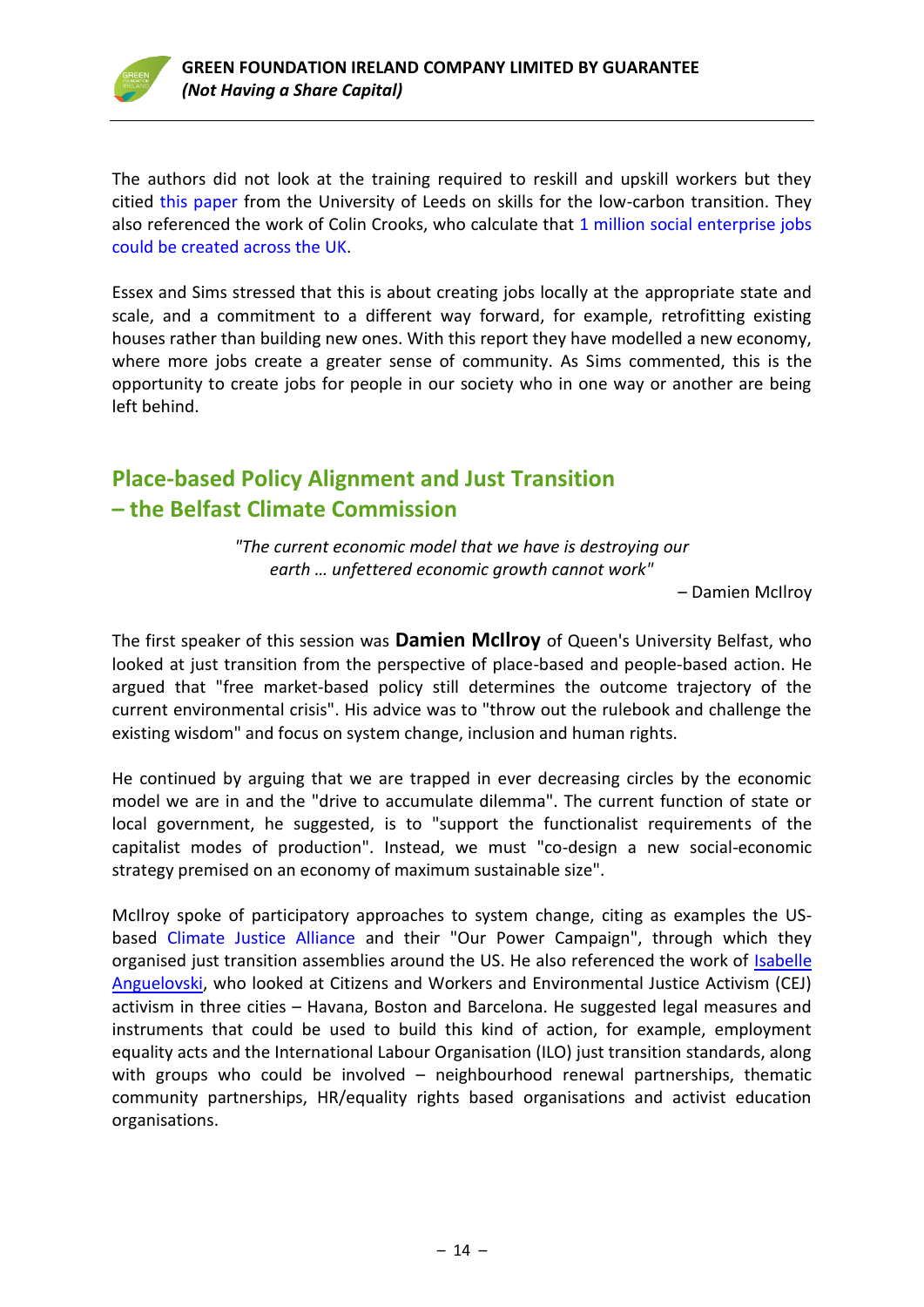**Clare McKeown** from Belfast City Council spoke next, presenting the elements of the council's resilience strategy as part of the [100 resilient cities](https://www.100resilientcities.org/) project. The council has an allparty working group on the climate crisis, along with the city-wide Resilience and Sustainability Board, an Innovation and Inclusive Growth Commission and a partnership with Queen's University Belfast, [Place-based Climate Action](https://pcancities.org.uk/about) Network. The council also works with the Eurocities Environment Forum and with Innovate UK. McKeown noted that 75% of GHGs come from cities, and cited Barcelona, Malmo, Copenhagen and Bristol as leaders in the development of low-carbon cities. One of the reports commissioned by the Resilient Cities project is [The Economics of Low-Carbon Cities](http://bristol.ac.uk/cabot/media/documents/bristol-low-carbon-cities-report.pdf) report, which McKeown described as a "mini-Stern report".

**Amanda Slevin**, Policy Fellow in the Place-based Climate Action Network (PCAN) at Queen's University Belfast, introduced the PCAN project which was launched earlier this year. PCAN is about translating climate policy into action on the ground in communities, and involves the establishment of three place-based climate commissions (Belfast, Leeds and Edinburgh) across the thematic platforms of business and finance.

There is also a PCAN fund for local projects, for which key priority areas have also been identified, including infrastructure, food security, business and supply chains and natural capital. She highlighted the number of deprived communities in Belfast and asked how just transition can be achieved without leaving anyone behind. She stressed that projects must be community-led and that "we cannot have projects forced on communities":

*"It's not about change being forced upon people but change happening in partnership with people, about collective action and participatory democracy".*

### **Trade Unions and Just Transition – From Origins and Context to Policy and Practice**

The first speaker in this session was **Stiofán Ó Nualláin** of Trademark and Unite, who discussed the connection between environmentalists and workers. He noted that "environmentalism focused on bad consumer choices only appeals to comfortably well-off people who have the time to consider these things", where many people are focused on meeting their basic needs. Ó Nualláin spoke of the Lucas plan where in 1976 environmentalists and workers worked together to come up with a new model for the business. There is a [film](https://www.youtube.com/watch?v=0pgQqfpub-c) documenting this and a [new Lucas plan](http://lucasplan.org.uk/) being developed in the UK.

Ó Nualláin argued that the just transition cannot be a "purely commercial matter"; not all socially useful activities are profitable and not all profitable activities are socially useful. He stated that we must question the logic of the market, where only a product with a market has value, and challenge the private sector, noting that we need to have a say in what we produce and what we produce them for. O Nualláin also introduced the idea of a jobs [guarantee](https://www.theatlantic.com/business/archive/2017/05/should-the-government-guarantee-everyone-a-job/527208/) and spoke of the need for the state to provide socially useful forms of employment, referencing [Reclaiming the State](https://www.plutobooks.com/9780745337326/reclaiming-the-state/) by Williams and Fazi.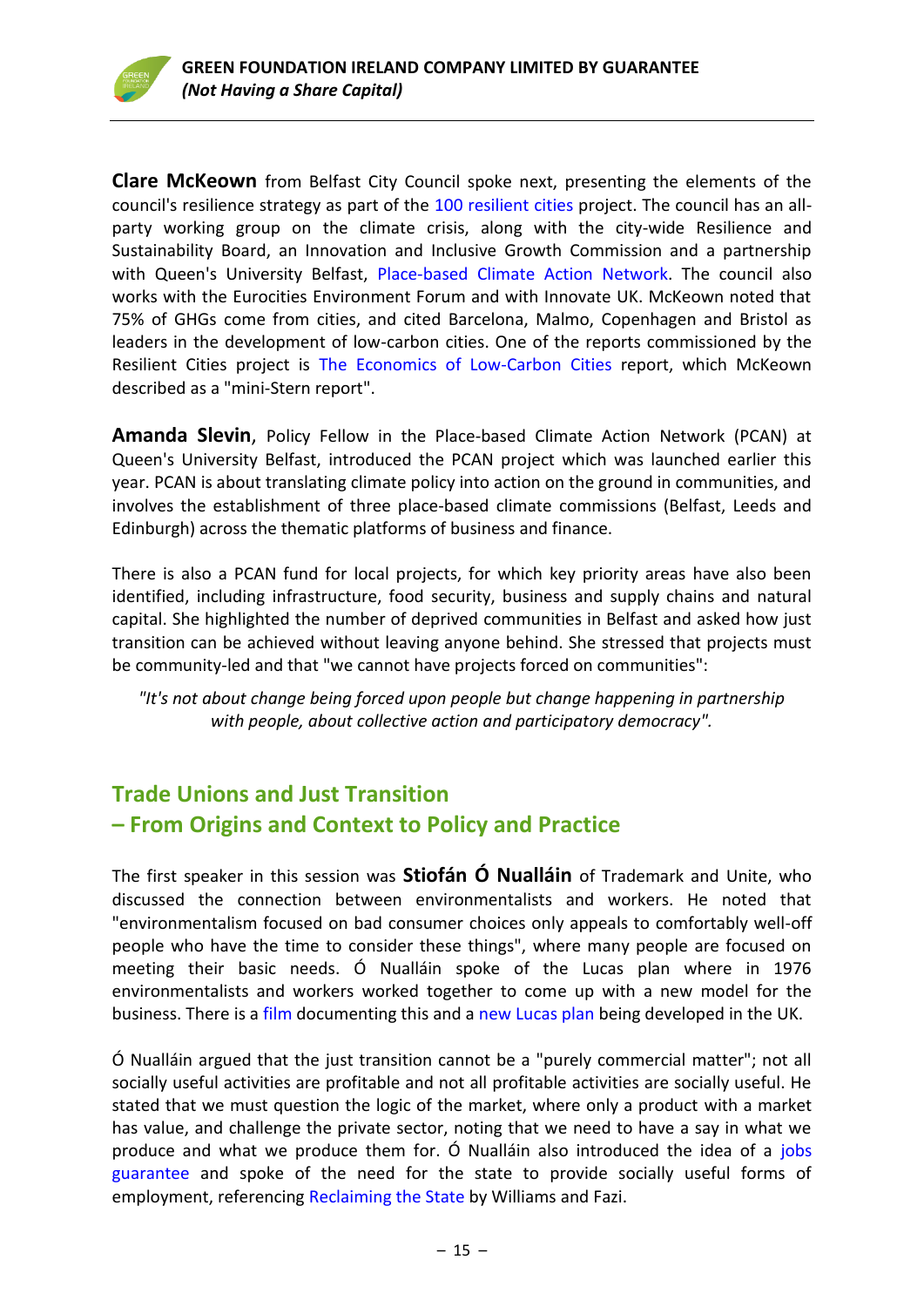



"Yes, the planet got destroyed. But for a beautiful moment in time we created a lot of value for shareholders."

### *"This cartoon used to be a joke, now it's a plan"* – Stiofán Ó Nualláin

Ó Nualláin also outlined the key elements of a "green new deal":

- 1. Decarbonisation of the economy.
- 2. The democratisation of finance and state-led investment, and the directing of finance towards green projects.
- 3. Building public affluence in place of private wealth.
- 4. Land reform and ownership here he referenced a recent Open Democracy report which showed that 50% of land in UK is owned by 1% of population.
- 5. A just transition and green industrial revolution.

Next, **Seán McCabe** from Thinktank for Action on Social Change (TASC) spoke of their work on just transition, which looks at the societal conditions necessary to enable a successful transition. His work has focused on agriculture in Ireland, and he has just completed a month-long research trip around rural Ireland.

He highlighted that farmers and their families are at the frontlines of climate change, and that farming is also the sector with the highest level of income inequality in Ireland. He found that farmers are facing a variety of challenges; they are taking on huge debt to increase herd size, and have assets but no cash flow and thus no ability to take on workers. This means that any additional work due to increased herd size is done by the family. He warned of potentially catastrophic levels of negative equity if there is a fall in milk price, and highlighted mental health issues among farmers. McCabe also noted that farmers feel under attack from environmentalists and there is hostility to talking about climate change.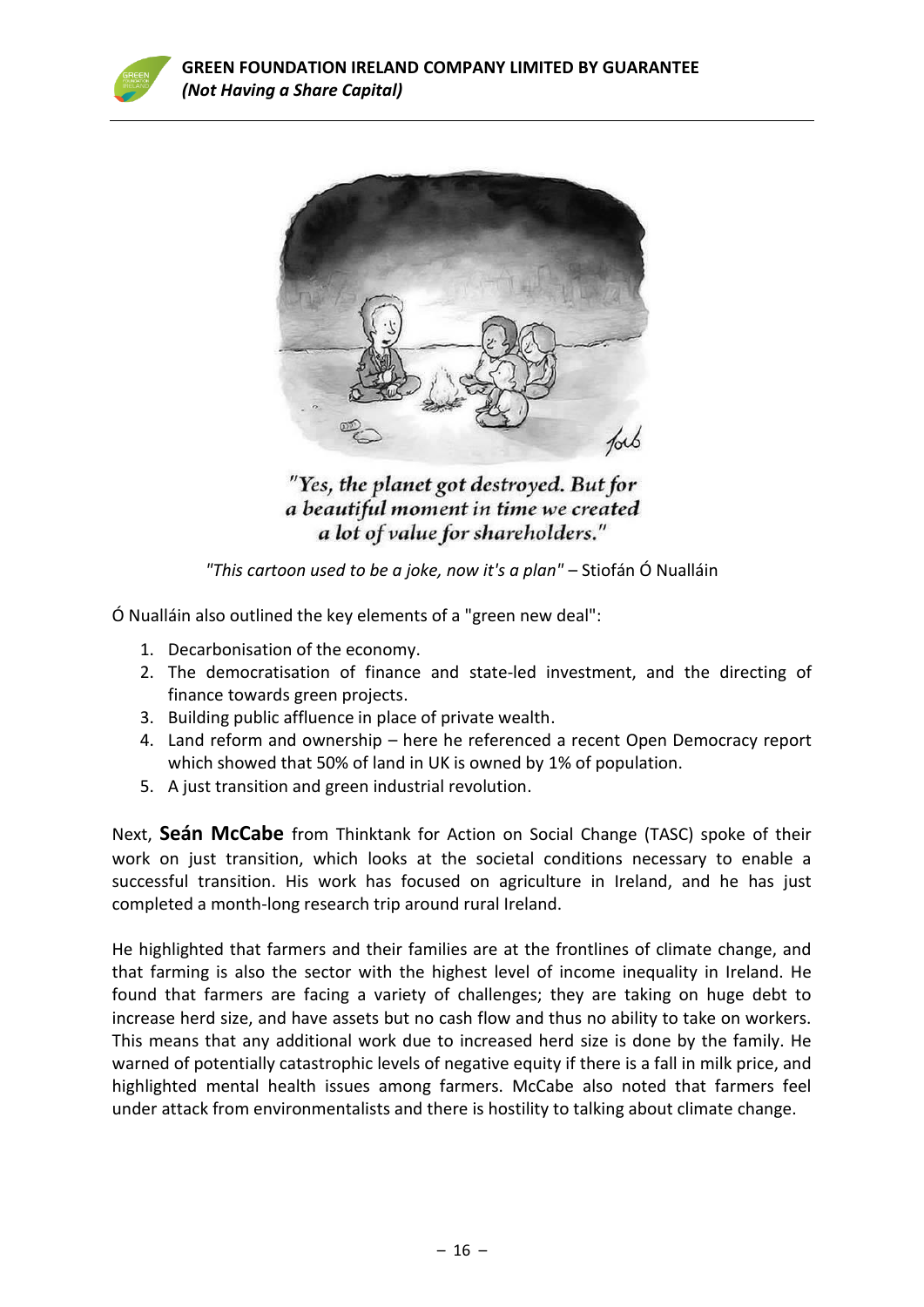

McCabe suggested that a key factor impacting the sector is cheap food, with consumers who are cash poor and time poor shopping in low-price supermarkets.

He argued that "these retailers are extracting wealth from both the communities they are based in and the producers who supply them" and that the "centralisation of power" through large creameries and abattoirs has taken from farmers the ability to negotiate a price for their product.

He stated that policies such as a living wage, a four-day work week and the right to housing are essential to give people the ability to feed and cook for themselves.

McCabe had two suggestions for further work which can help us to understand a just transition in the agriculture sector.

• The first was listening – he stressed that:

*"we need to match community priorities to climate action, we cannot force projects on communities, we need to get the support and build from there".*

• The second was the appropriate spending of climate finance. He argued that we now have the opportunity to use climate action as a tool of development and to build community wealth, and to fight back against the wealth extraction that's happening through large multinationals. He suggested that finance is used to stimulate co-operatives, which in turn pay their members a living wage and provide jobs.

### **Asad Rehman, War on Want**

The day's keynote speech was given by **Asad Rehman** of War on Want, which he described as a charity "rooted in the labour movement". He argued that we need a Global Deal for People rather than a Green New Deal for the Global North, encompassing a "deeper and broader just(ice) transition".

Rehman began by outlining the loss and damages associated with climate change from a climate justice perspective, taking us through the two images below. He warned that the 2018 IPCC report is the "lowest common denominator" and that warming may be happening three times faster than the Intergovernmental Panel on Climate Change (IPCC) suggests.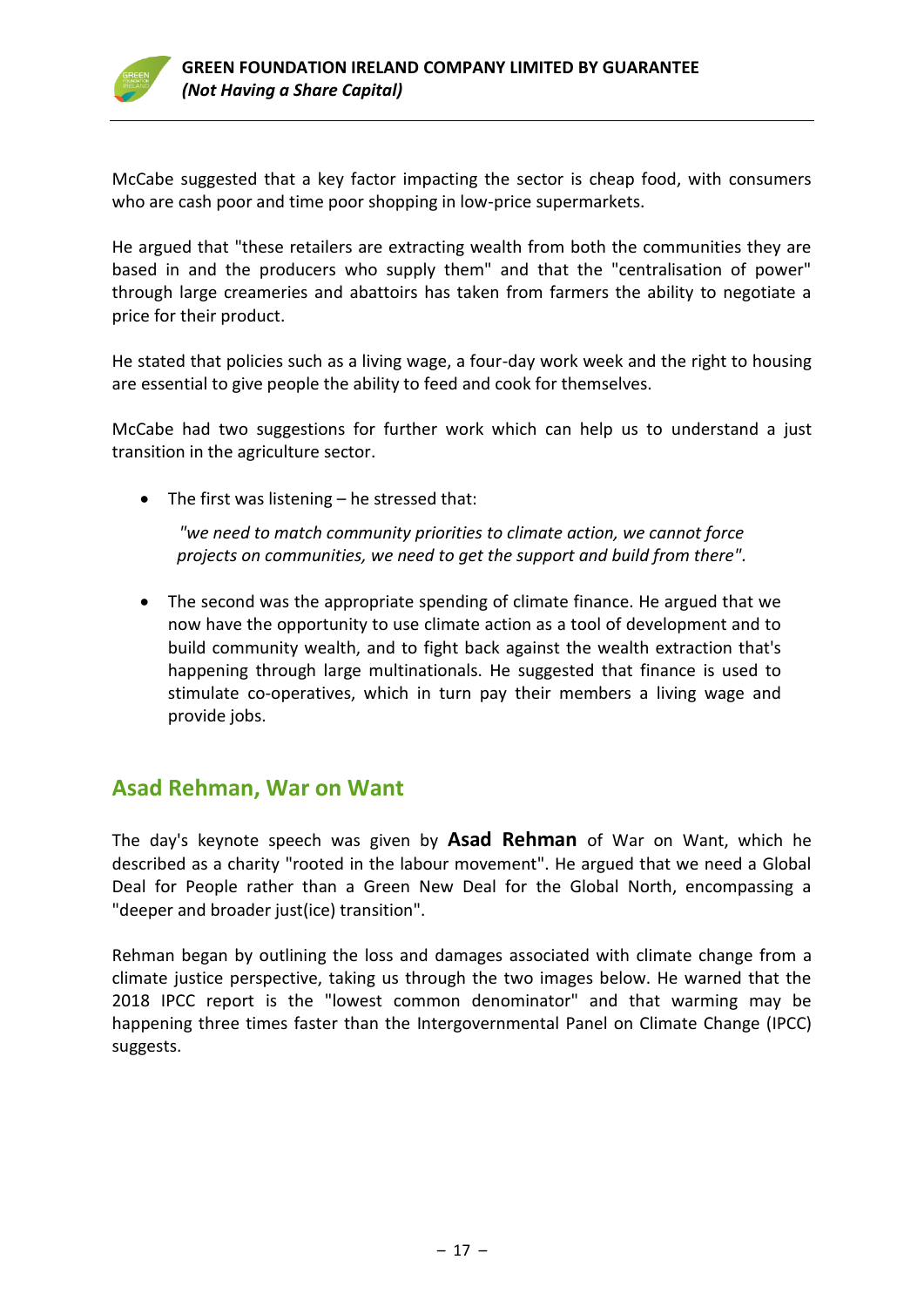





Rehman highlighted the displacement which has happened already due to climate change, referring to the UN Special Rapporteur Philip Alston's [comments](https://www.ohchr.org/EN/NewsEvents/Pages/DisplayNews.aspx?NewsID=24735) that we are risking a climate apartheid. Discussing this image below from the [Internal Displacement Monitoring](http://www.internal-displacement.org/)  [Centre](http://www.internal-displacement.org/) (IDMC) displacement report, he noted that "only the people on the left are protected" by international law.

He also discussed the second image below, which shows where displacement is happening.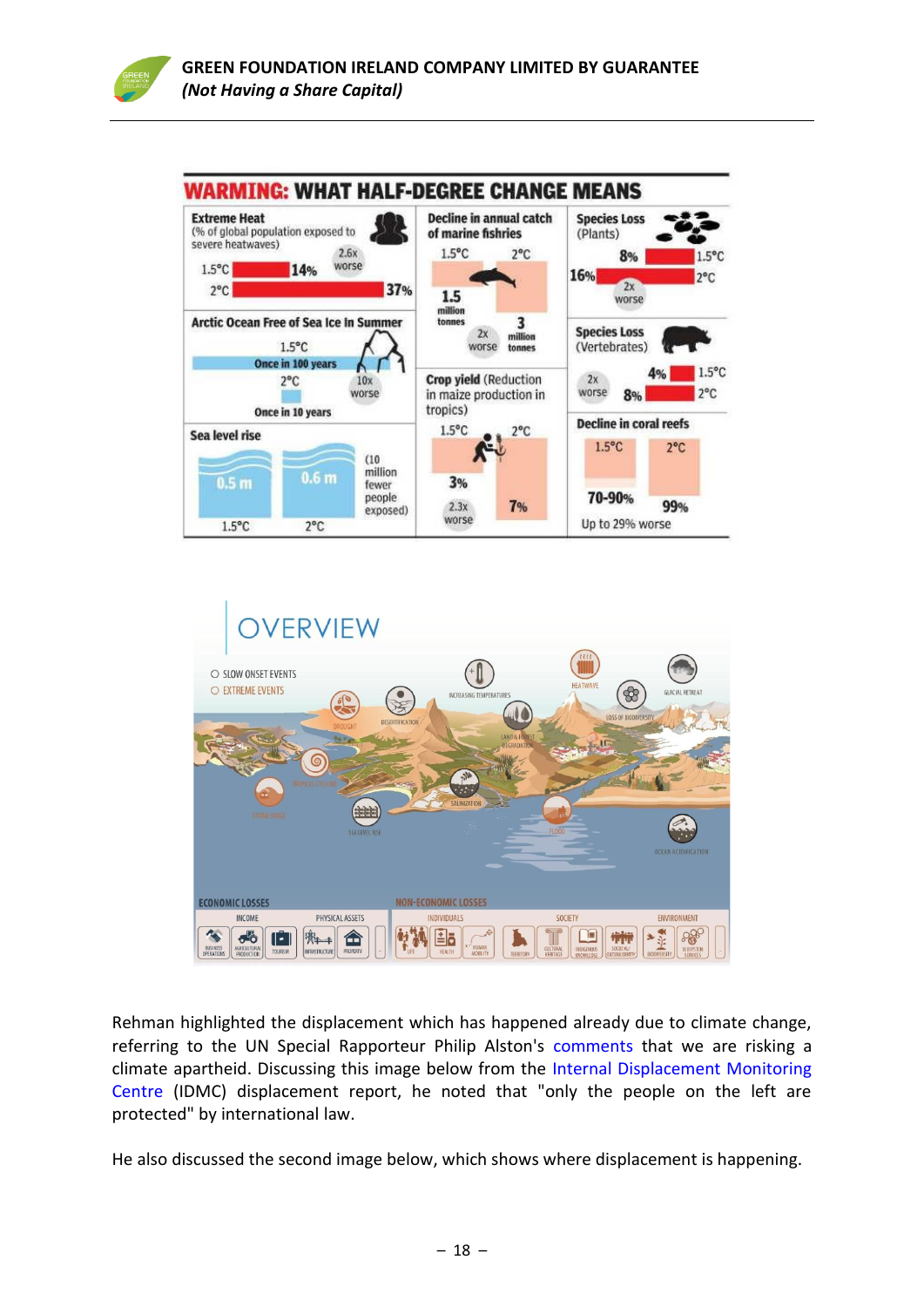

*"The Global North are on the deck of the Titanic, and they're still sipping cocktails and listening to the orchestra. The hold of the Titanic is where the Global South are, and they're already drowning"*

Rehman stressed that when it comes to climate action "our starting point is an unequal world". He noted that there are currently 3.3 billion people without energy and 3.5 billion people living on less than €5 per day. For the poorest 50% of the world, their income is going up by only 2c a year. He quoted the popular slogan of the French Gilet Jaunes movement: "the elite worry about the end of the world, the rest of us worry about the end of the month".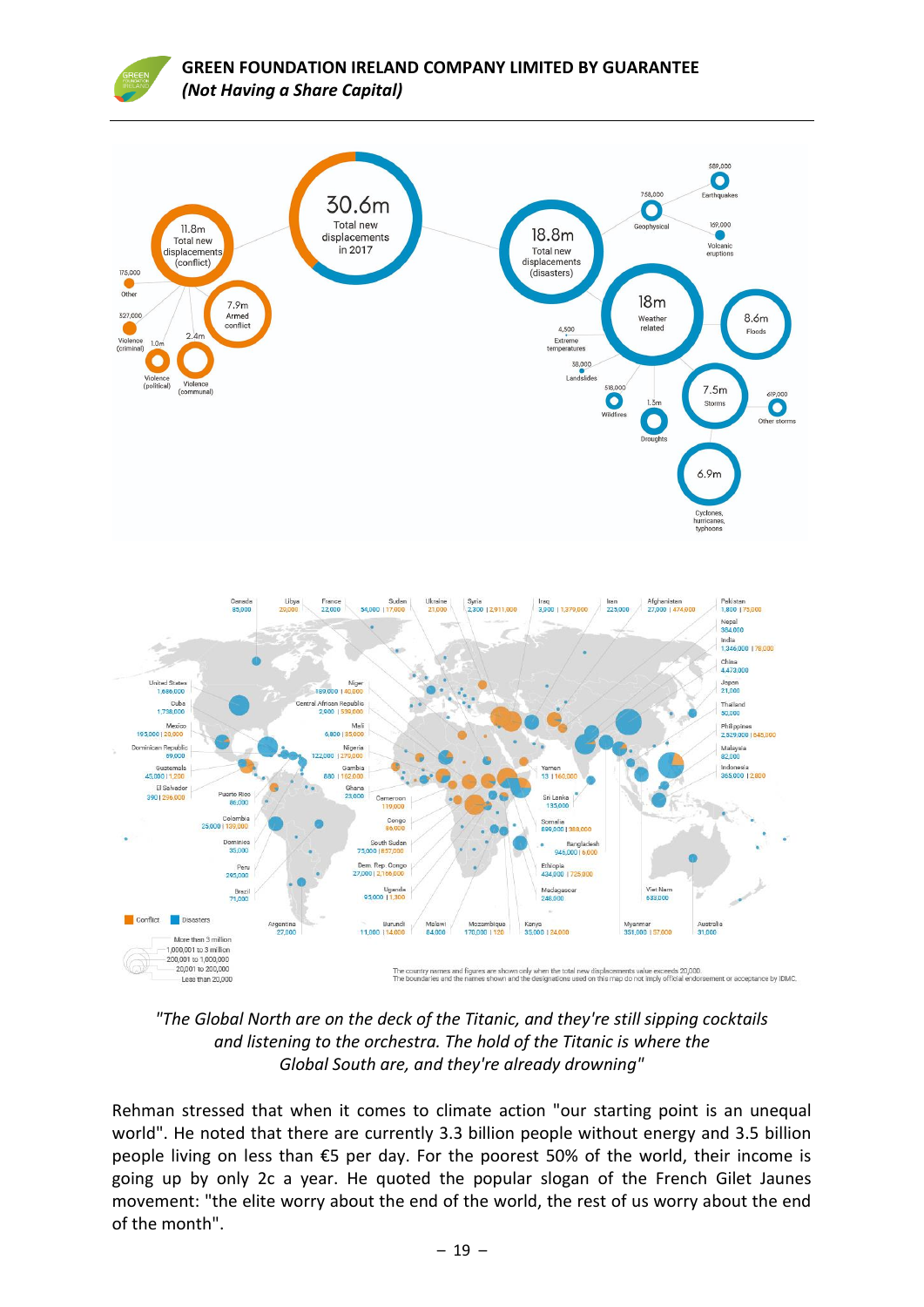

He posed the following questions to encourage us to think about just transition within a system change framework:

- A Just Transition for who?
- A Just Transition rooted in what reality? e.g. Global North or Global South?
- A Just Transition financed by what?
- A Just Transition built on what resource extraction? e.g. Global South again?
- Who are we taking power from?
- Who are we building power with?

Rahmen cautioned that we cannot just "green our economy", we have to think about the resources and the material extraction that will be needed. He noted that a third of all the shares on the FTSE100 are still from the extractive industry.

He suggested that we need to build our collective power and create a movement of movements incorporating the following elements:

- Vision that we believe in we need to describe the world that we want.
- Overarching story "this is not just about climate change and it is not just our children. What about the people who are already dying?" We also need to recognise that "our struggle is part of a much larger struggle".
- Popular demands that connect with people.
- Policy demands behind the popular demands.

He then outlined the essential elements of what could be the Global People's Demands/ Global Green New Deal:

- The fight for the commons: right to food, land, energy, water.
- A global living wage and access to income workers' rights through the supply chain.
- Universal public services: health, education and housing.
- Fair share of global effort emissions.

He noted that Universal Declaration of Human Rights guaranteed the first three of these 70 years ago, and asked "what's happened to us since then that we've forgotten these?"

Rehman closed by outlining the system changes which would need to happen to support the Global People's Demands, identifying three key elements:

- Make global finance and trade work for us.
- Migration: the right to move and the right not to move.
- End global debt.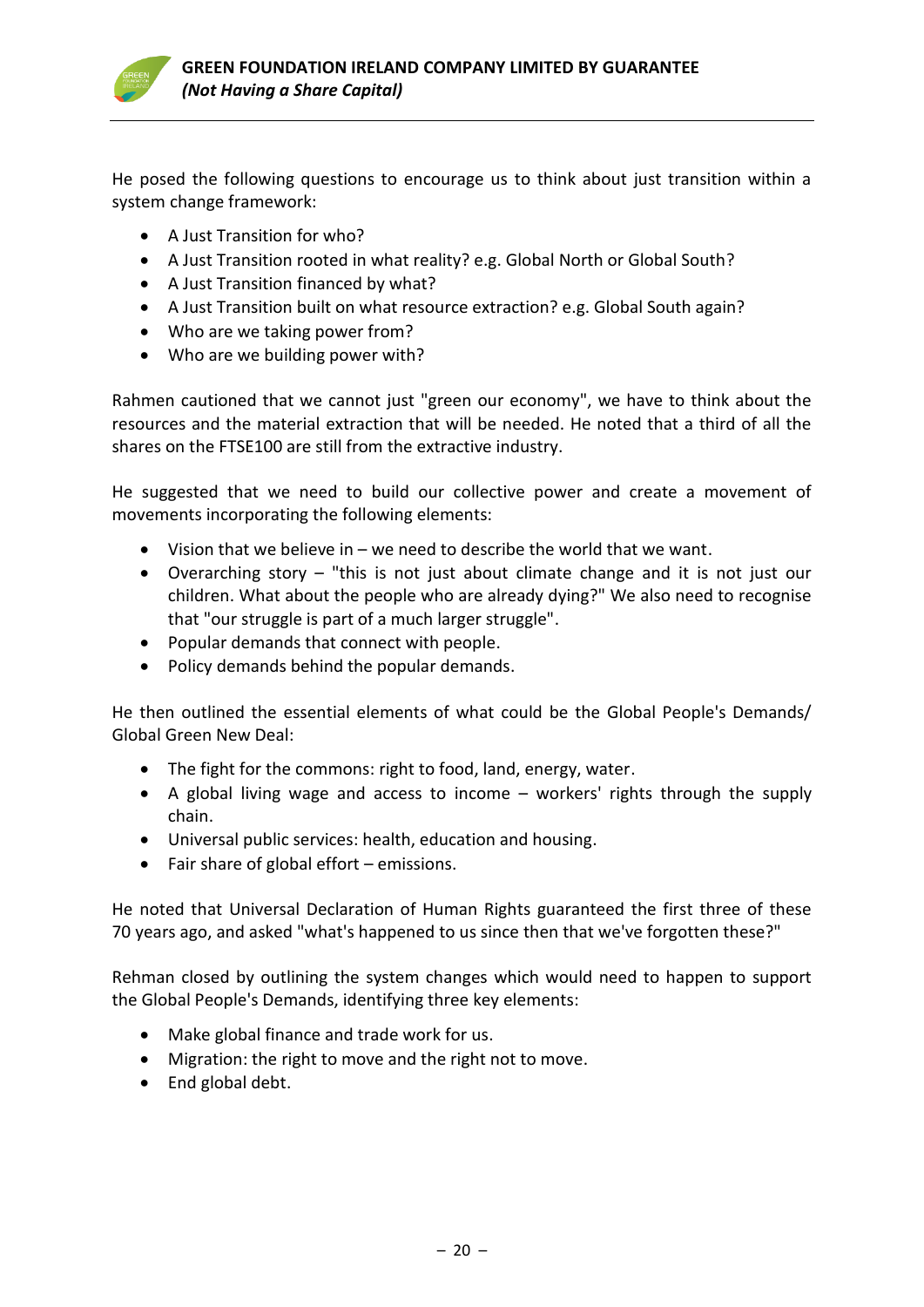### **Fuelling the Just Transition – the Role of Non-Carbon Energy**

The final session of the day began with a presentation by **Juliana Early** of Queen's University Belfast who spoke on energy in the transport sector. She discussed the 2018 UK government report [Road to Zero,](https://assets.publishing.service.gov.uk/government/uploads/system/uploads/attachment_data/file/739460/road-to-zero.pdf) which will be followed by a Transport Decarbonisation Plan in 2020. She stressed the importance of "developing technology for societal needs" and spoke of the infrastructure and technological changes required for decarbonisation.

She also highlighted the gaps between current policies and the needs of society. She stressed the need for dialogue with communities to decide if new technologies, for example, hydrogen electrolysers, are the right solution. She also raised climate justice concerns in relation to mineral extraction in Latin America, for example, [here](https://www.opendemocracy.net/en/democraciaabierta/lithium-niobium-coltan-technological-metals-destroy-latin-american-e/) and the [Congo](https://phys.org/news/2018-09-scientists-reveal-hidden-cobalt-dr.html) (see [here](https://www.raconteur.net/business-innovation/cobalt-mining-human-rights) also).

Paul McCormack of Belfast Metropolitan College spoke about the [GenComm](https://www.nweurope.eu/projects/project-search/gencomm-generating-energy-secure-communities/) project, which looks at hydrogen energy and involves several third level institutions, energy cooperatives and local councils. He framed his work within the "4th industrial revolution", where the relationship between science and industry is characterised by wider community inclusion in the collaboration, so people are not left behind.

He gave several examples of how hydrogen technology is evolving and beginning to come into mainstream energy provision, such as [hydrogen buses](https://www.bbc.co.uk/news/uk-northern-ireland-48234306) in Ballymena and GenComm's work with Rathlin and [Valentia](https://www.nweurope.eu/projects/project-search/gencomm-generating-energy-secure-communities/news/valentia-island-hydrogen-feasibility-study-launch-in-co-kerry-ireland/) Islands.

McCormack suggested that hydrogen can help to increase the uptake of local renewable energy sources by communities and provide energy security for remote communities. He also noted the investment in hydrogen by large companies such as [Energia](https://energiagroup.com/who-we-are/innovation/) and [Shell.](https://www.shell.com/energy-and-innovation/new-energies/hydrogen/_jcr_content/par/keybenefits_150847174/link.stream/1496312627865/6a3564d61b9aff43e087972db5212be68d1fb2e8/shell-h2-study-new.pdf) He used the image below to explain how hydrogen can help the energy transition.

### Exhibit 3: Hydrogen can play 7 roles in the energy transition

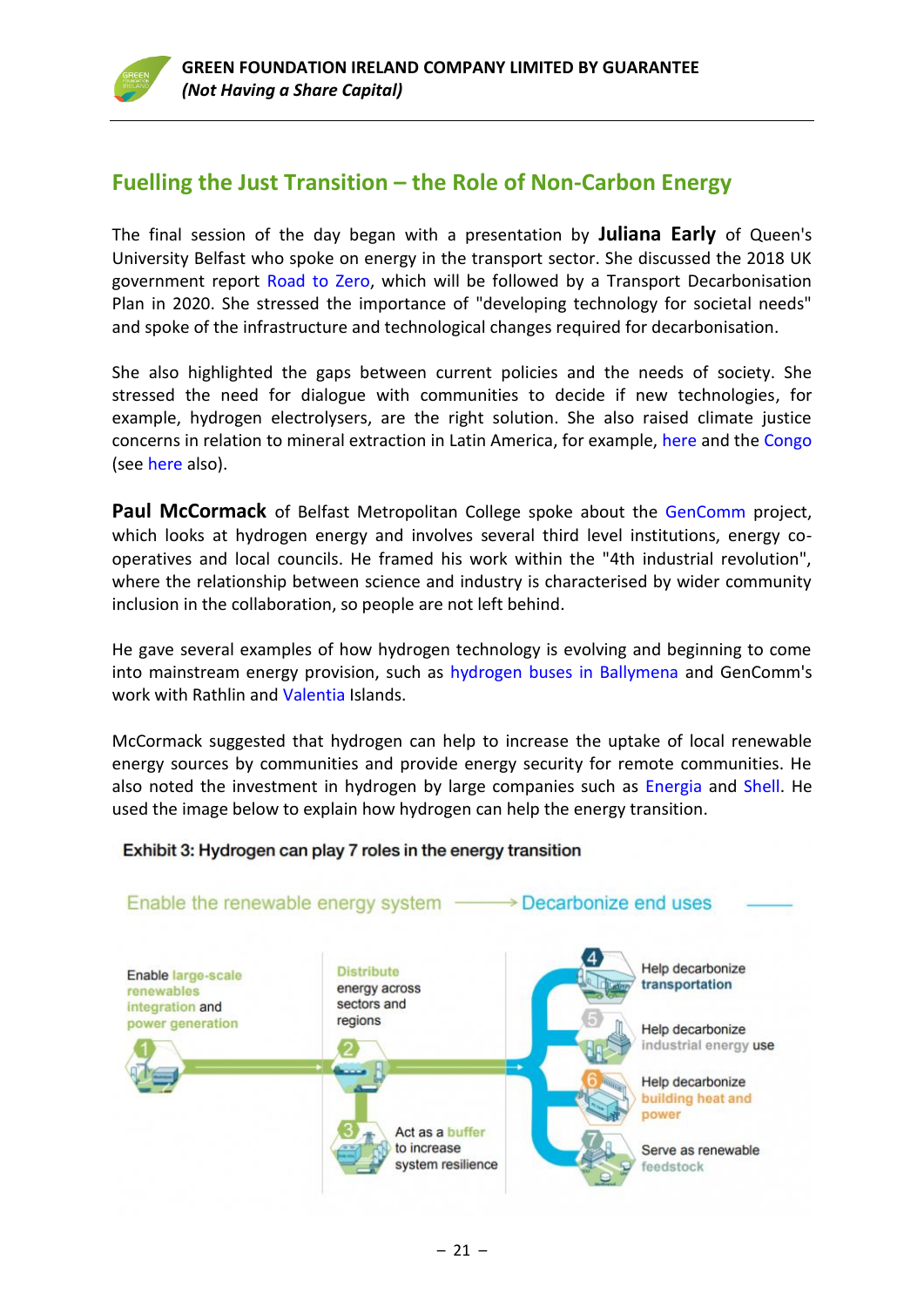

**Andy Gouldson** from the University of Leeds was the final speaker of the day. He began by asking if we, as the climate community, have a "social licence" to take the rapid actions necessary for decarbonisation. He stressed that we don't, we're still in the minority: "we need to build this social licence, or we will get a certain way down the line and then we get social kickback".

He also stressed that "transition needs to be done by us, not to us". He spoke of the sectors of society threatened by the transition, for example, unions representing oil and gas sectors. At Leeds University researchers have been assessing how many jobs at are at risk, and how many jobs might benefit, calculating that about 10% will see demand for their skills go up, and 10% will see demand for their skills go down.

Gouldson cited the [Citizens Jury](https://www.leedsclimate.org.uk/news/recruitment-process-starts-leeds-citizens%E2%80%99-jury-climate-change) project, which is nearing completion in Leeds, as an example of working together for the transition; it was done "by the city for the city". He noted that the organisers were concerned that "people would come back and say they don't want this, but they are largely fully signed up to this, because there is a positive vision of a better Leeds in front of them", an appropriate end to a day whose key theme was public participation in the just transition.

### **IMPACTS**

### *Just Transition / Education*

Almost 40 people attended and benefitted from the interesting insights that all speakers provided into climate jobs and a just transition, and how we should respond to the challenges of our climate and ecological emergency. These presentations were recorded by video and are available to be viewed by the public on our website.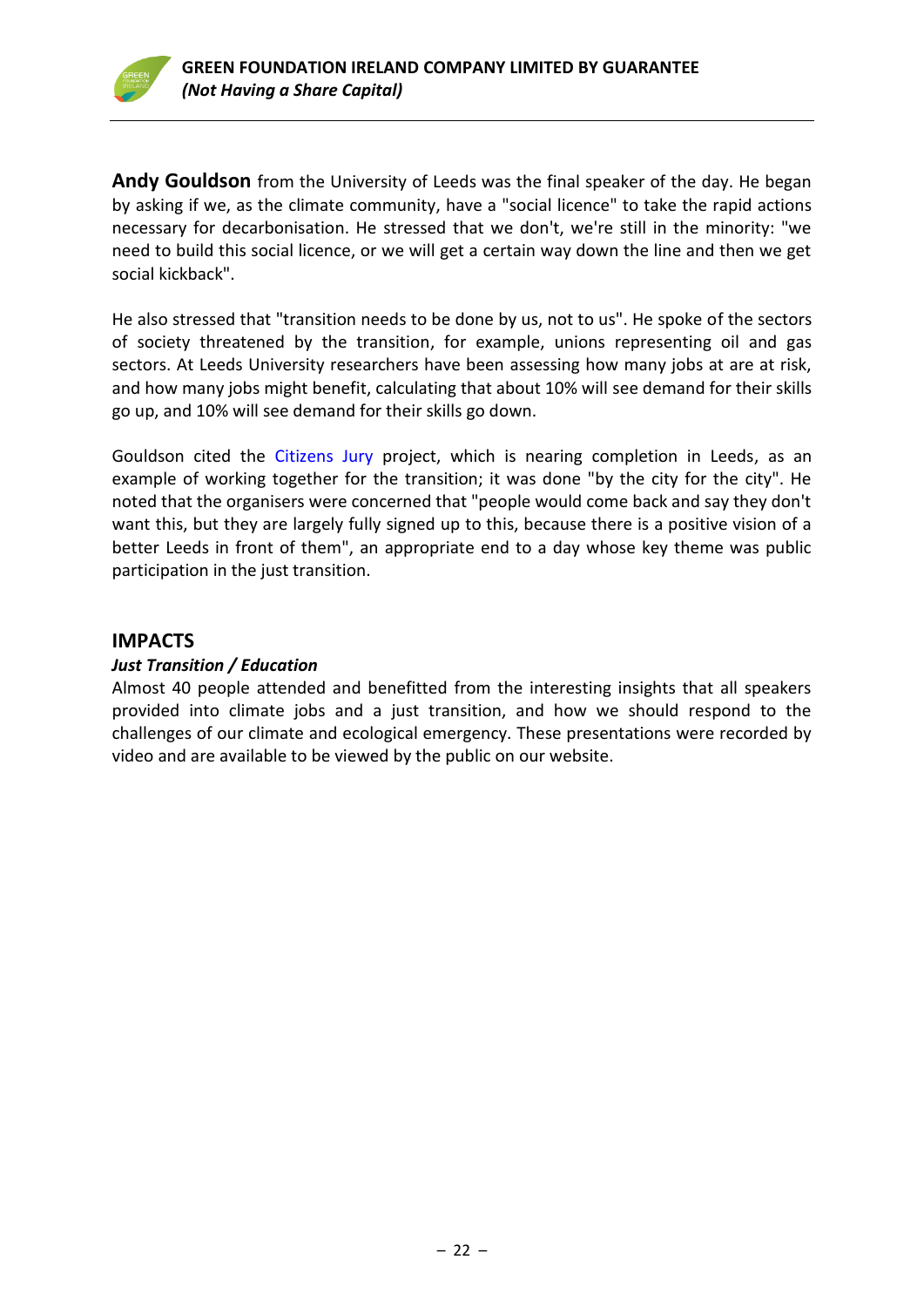

### **EDUCATION SEMINAR and BOOK LAUNCH**



**2 DECEMBER 2019 Seminar and Book Launch: [Education Seminar and Book Launch](https://www.greenfoundationireland.ie/education-seminarand-book-launch2-dec-2019/)** *Held in the Oak Room, Mansion House, Dublin GFI Co-Ordinator: Eileen McDermott*

### **THEME**

There is widespread public awareness of and concern about environmental issues at this time and this book launch will bring together two topical issues one relating to Environmental Literacy and the other to Eco Anxiety. While Education for Sustainable Development (ESD) continues to be a topic of debate in Ireland especially its inclusion in education curricula, there is no doubt that Environmental Literacy plays a huge role in ESD. Environmental awareness in turn has the capacity to lead to Eco Grief or Eco Anxiety for some who may find our current situation difficult to deal with.

This seminar and book launch tried to address both of these issues in a solution focused way, so that we are equipped with a more hopeful way of dealing with environmental issues.

**Eileen McDermott** welcomed everyone to the seminar on behalf of Green Foundation Ireland (GFI) and thanked Professor Pat Brereton for allowing GFI to launch his book *Environmental Literacy and New Digital Audiences.* Eileen also thanked the guest speakers and invited Pat to speak about his book.

### **Professor Pat Brereton,** *School of Communications, Dublin City University*

Drawing on Affordances of Conventional and New Media including fictional film, documentary and nature films, television series and quality streamed shows on Netflix, YouTube and online environmental programmes, video games and interactive media, the question raised in Pat's book is how to most effectively get environmental messages across?

*"We cannot be educators without instilling hope for the future"*

– Paulo Freire

With a growing backlash towards climate change adaptation, greater emphasis has to be placed on promoting education and environmental literacy across all aspects of communications studies.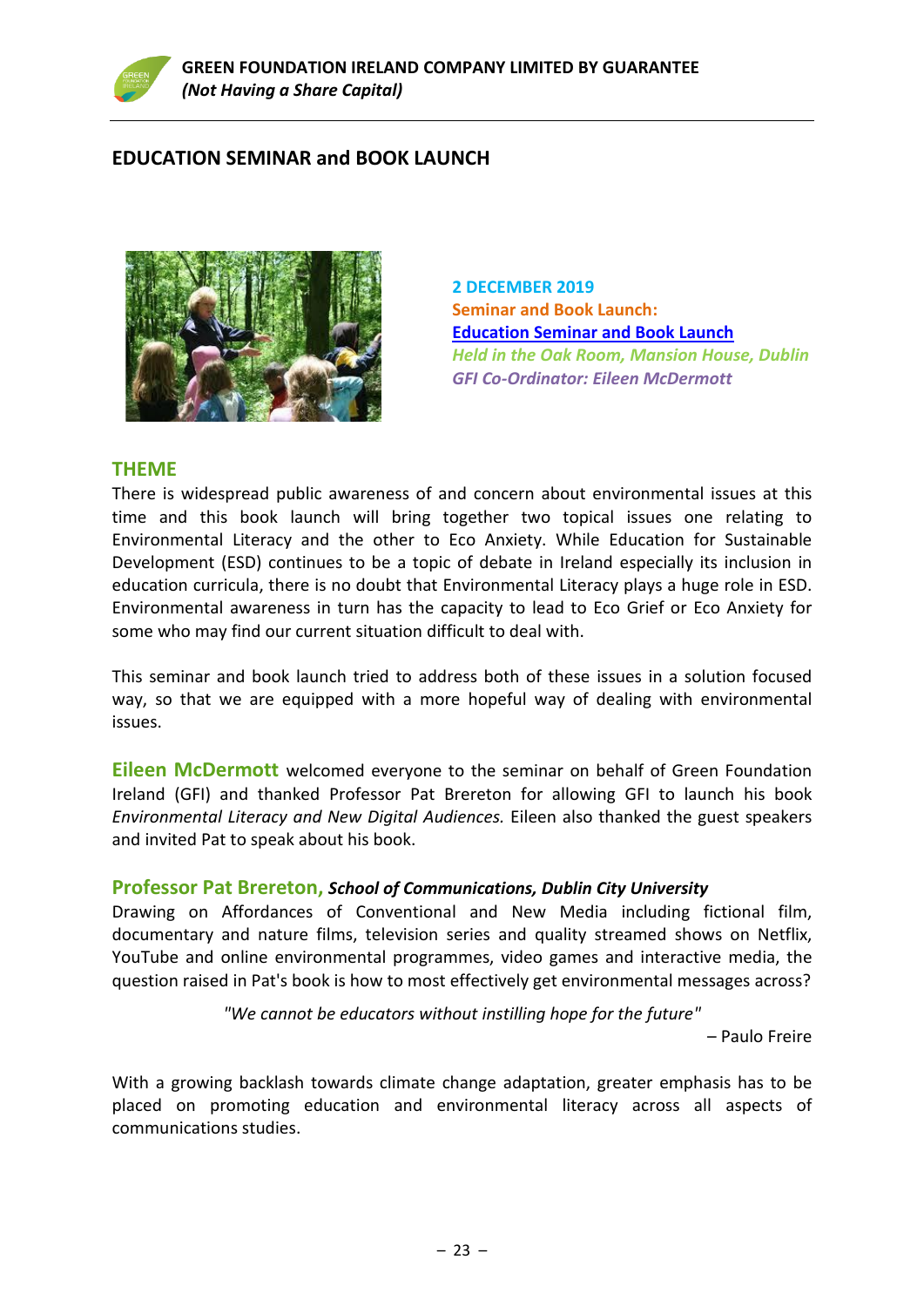

"I would tend to endorse eco-literary scholar Greg Garrard's (2004) assertion that the definition of what counts as pollution, much less any major environmental issue, up to and including climate change, remains a cultural as well as a political question that depends as much on shifting values and priorities, as on actual emissions of toxic substances."

In relation to Environmental Literacy and Education, Pat noted this is not simply a top down process of disseminating correct attitudes, values and beliefs. There is a need to promote a dialogue with audiences of different persuasions and at all levels of engagement, to help highlight and at best co-produce consensual solutions to the major challenges of our time.

It is not simply about 'saving the whale' or indeed saving local habitats but is equally about the development of an appreciation of the wonders and beauty of the world and provoking a sense of wanting to save it.

The book contains 11 chapters as follows:

- 1. Environmental Literacy Introduction
- 2. Understanding Audience Psychology and Trigger Points for Promoting Environmental Literacy
- 3. Promoting New Media Literacy
- 4. Food Documentaries and Green Anxieties: Actively promoting Environmental **Literacy**
- 5. Eco-Documentaries: Old Problems New Aesthetic Opportunities
- 6. Contemporary Hollywood Blockbusters and Environmental Narratives
- 7. An Environmental Reading of Post 9/11 American Televisual Series
- 8. Netflix and Emerging Streaming Networks: New Forms of Immersive and Addictive Narratives and Characterisation
- 9. Video Games and Environmental Learning: New Modes of Audience Engagement
- 10. Going Viral: YouTube and New Forms of Environmental Literacy
- 11. Conclusion: Constructing an Environmental Literacy Consensus through New Media

Pat's book is available to purchase in book format with Kindle and e-book versions also available on-line.

### **Professor John Sharry,** *Parents Plus Charity, Feasta, UCD and* **The Irish Times**

John discussed how to talk to children about the climate and ecological crises and raised the issues of 'eco grief' and 'eco anxiety' as aspects of climate change which we need to be aware of, as well as the importance of becoming informed as a parent. Being able to manage our own emotions in relation to climate change and environmental issues is vital. Also responding to children based on their age and development level is vital. It is very important to think through what message you want to give. John noted the importance of becoming solution focused – by channelling children's worry into action and helping children develop resilience.

It is really important to give children a happy childhood.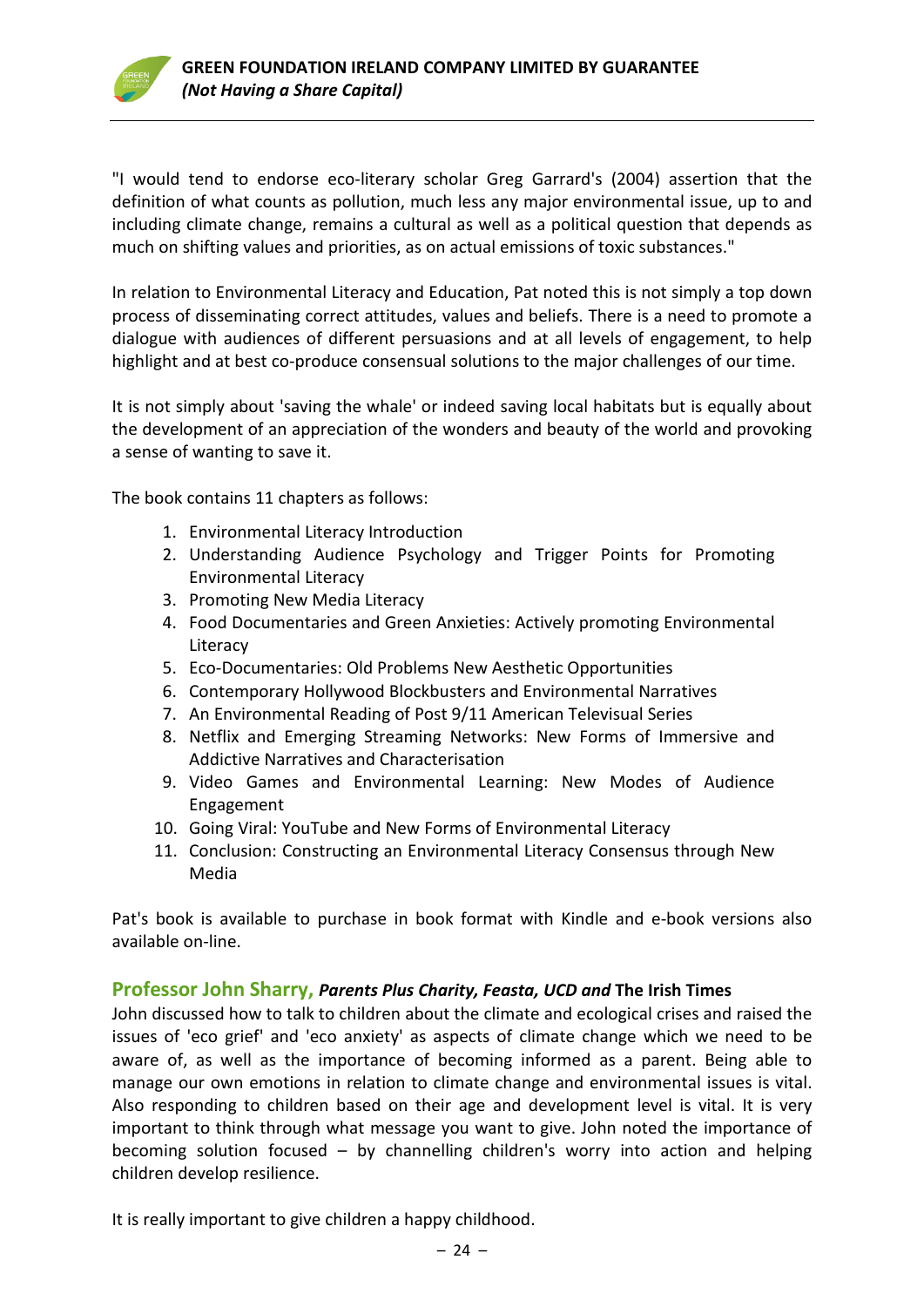### **Elaine Nevin,** *National Director of ECO-UNESCO*

ECO-UNESCO has been working with young people to promote environmental protection for over 30 years. And in that time Elaine noted they have been channelling the passion and energy of young people into positive environmental action through their range of programmes including their Young Environmentalist Awards, Youth for Sustainable Development, trainings and clubs.

"We work with over 10,000 young people annually in formal and non-formal settings – with a focus on non-formal approaches. We are affiliated to UNESCO are a QQI training centre and this year we were announced as one of Irelands first SDG champions."

Elaine noted some of the work ECO-UNESCO is involved in including:

#### **Young Environmentalist Awards:**

- 2019 celebrated 20 years of YEA showcase and awards ceremony with 1,000 young people in Convention Centre; 322 projects; 102 finalists; 7 semi-finals ECO-Dens; 57,521 online votes.
- First YEA Ideas Fest held in Tralee, Co. Kerry (for YEA 2020) hackathon style event for young people to get input and feedback from local experts and decision makers.

#### **Youth for Sustainable Development:**

- Continued to support weekly after schools youth programme with a focus on SDGs and action projects. 202 young people trained as peer educators.
- Expanded to other locations in Ireland Carlow, Bray, Drogheda, Navan, Kildare.

#### **Green Works:**

• Their first Green Careers event for young people 14-19 offering advice on green careers, progression and education opportunities. Supported by Accenture and the Department of Education and Skills.

### **SDG Champion 2019 / 2020:**

• Announced by the Department of Communications, Climate Change and Environment as one of their first 12 National SDG Champions in September 2019.

### **Duncan Stewart,** *RTÉ's Eco Eye and Director of Green Foundation Ireland*

Duncan noted the importance and urgency of the current situation and the importance of including Education for Sustainable Development within the school curriculum. Duncan also suggested twinning with schools in the developing world (where the effects of the climate crisis have already been catastrophically experienced). This would bring the reality of climate change to a new level of understanding for students. Duncan noted a new venture **[ecoed4all](http://www.ecoed4all.com/)** that he is involved with and which aims to promote ESD within schools and communities.

This was followed by a lively Q and A session before the event concluded.